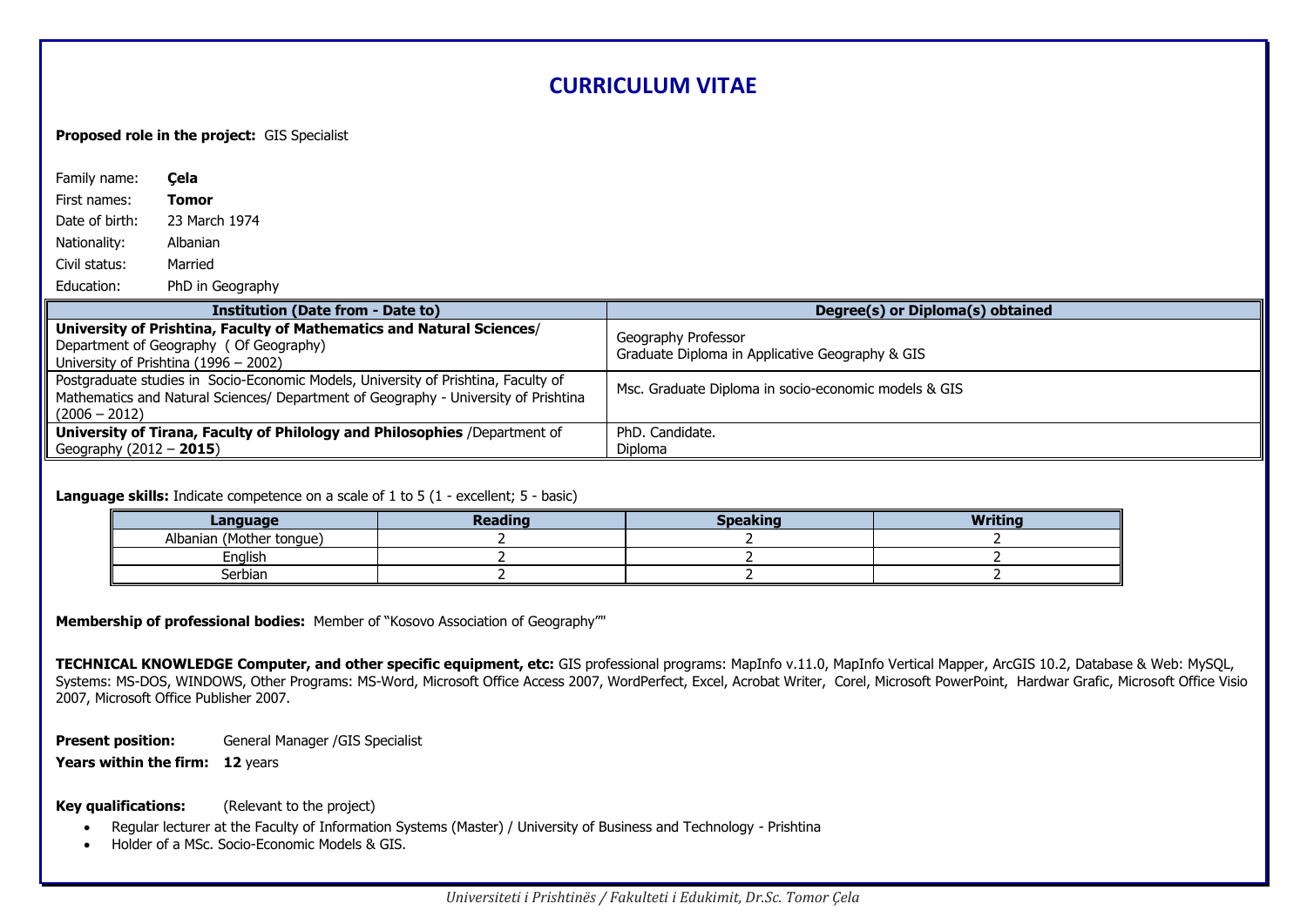- Mr. Tomor Çela is a GIS specialist with **over 12 years of general professional experience** mostly spent in the field of **Spatial Planning**. He has been involved in **GIS & Statistical Deep Analyses for more than 15 years**.
- My specific experience goes from the **Spatial Planning & demographics analyses by GIS**.
- I has extensively been involved in projects aiming at the **building of Environmental Information System** in Kosovo, including the **project of National Spatial Data Infrastructure.**
- I has an important experience in international funded projects and he is fully familiar with Inspire Directives and NSDI..
- Experience working with **local authorities on central and local level and with International Organizations and Donors**;
- I possesses a **good knowledge of English language**, having it used in the day to day activities in various projects, where the official language of the project was English. This involved but was not limited to drafting the reports, daily conversation with expat experts etc.
- My is **Albanian native speaker** which would be considered a **strong asset in the successful implementation of the project.**
- Mr. Çela counts on a **good knowledge of the region and local specificities** which can certainly influence positively.

#### **Specific experience in the region:**

| Country         | Date from - Date to    |
|-----------------|------------------------|
| Kosovo          | January 1997 - Present |
| Albania         | 2015-2016              |
| North Macedonia | 2003-2005              |

# **Professional experience:**

- 1. Teaching at the university level
- 2. Land regulation (Land collection & Land Use)
- 3. Collection of spatial and socio-economic data
- 4. Socio-economic and spatial data collection
- 5. Socio-economic and spatial data analysis
- 6. Socio-economic and spatial publication
- 7. Building database with GIS
- 8. Reviews of scientific papers

#### **Professional activities and references**

| Date from - to | . . טוכטטוטוומו מכנוסונוכט מוומ וכוכוכוונכט<br>Location | <b>Company &amp; reference</b>             | <b>Position</b> | <b>Description</b>                                                    |  |  |  |  |
|----------------|---------------------------------------------------------|--------------------------------------------|-----------------|-----------------------------------------------------------------------|--|--|--|--|
|                |                                                         | person'                                    |                 |                                                                       |  |  |  |  |
|                |                                                         | UBT                                        |                 |                                                                       |  |  |  |  |
| 30.10.2018     | Prishtine,                                              |                                            | Regular         | Project: Municipality Development Plan of Vitia                       |  |  |  |  |
| Continues      | Republic of                                             | Miranda Haxhiu,                            | Academic Staff  | Lecturer (UBT)                                                        |  |  |  |  |
|                | Kosova                                                  | miranda.haxhiu@ubt-                        |                 | Geographic Information Systems, Infrastructure of Spatial Data        |  |  |  |  |
|                |                                                         | uni.net                                    |                 | Course: GIS Science, Modeling and Techniques                          |  |  |  |  |
|                |                                                         | +38344716576                               |                 |                                                                       |  |  |  |  |
| 2012/2013      | Prishtine.                                              | University of Prishtina/                   | Ligjërues       | Teacher Engaged at the University of Prishtina / Faculty of Education |  |  |  |  |
| 2013/2014      | Republic of                                             | <b>Faculty of Education</b>                | angazhuar       | Teaching and learning Physical Geography                              |  |  |  |  |
| 2014/2015      | Kosova                                                  | University of Prishtina / Faculty of       |                 | Teaching and learning Social Geography                                |  |  |  |  |
|                |                                                         | Education                                  |                 | Information Technology and Media in Geography teaching                |  |  |  |  |
|                |                                                         | Prof. as. dr. Ethem Ceku<br>+38338 229 201 |                 | Geography of Kosova                                                   |  |  |  |  |
|                |                                                         | ethem.ceku@uni-pr.edu                      |                 | Economic Geography                                                    |  |  |  |  |
|                |                                                         |                                            |                 | Social geography                                                      |  |  |  |  |
|                |                                                         |                                            |                 | <b>Human Systems</b>                                                  |  |  |  |  |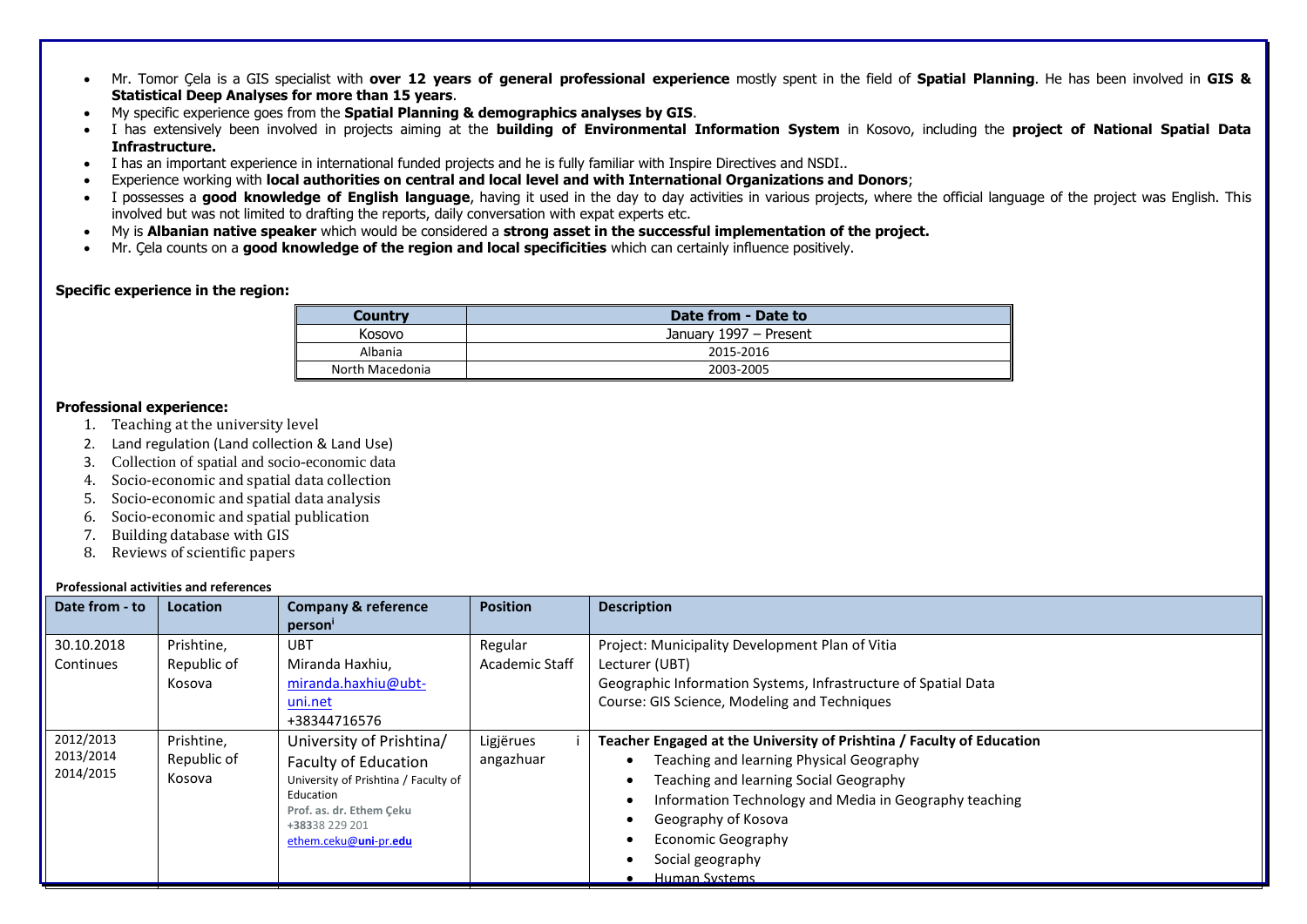| 2018/2019                        | Tirana,<br>R. Albania               | UT/FHF/ Dep. Geographies<br>Xhulia Bygjymi<br>xhuliabygjymi@hotmail.com<br>fhf@fhf.edu.al<br>+355422369987                          | Academic<br>Personnel                                                                 | Academic Personnel with part-time<br>Department: Geography - Master - Applied GIS<br>Course: Geospatial Modeling and 3D Analysis                                                                                                                                                                                                                                                                                                                                                                                                                                                                                                                                                                                                                                                                                                                                                                               |
|----------------------------------|-------------------------------------|-------------------------------------------------------------------------------------------------------------------------------------|---------------------------------------------------------------------------------------|----------------------------------------------------------------------------------------------------------------------------------------------------------------------------------------------------------------------------------------------------------------------------------------------------------------------------------------------------------------------------------------------------------------------------------------------------------------------------------------------------------------------------------------------------------------------------------------------------------------------------------------------------------------------------------------------------------------------------------------------------------------------------------------------------------------------------------------------------------------------------------------------------------------|
| 17.01.2012 -<br>08.07.2018       | Prishtine,<br>Republic of<br>Kosova | Data GISconsulting sh.p.k.<br>Prishtine,<br>Drilon Krasniqi<br>+38345322904<br>info@datgsconsulting.com                             | General<br>Manager                                                                    | Project:<br>Establishing a GIS for MRWC. Project KSV/018 - 2018 (Financed by LUXDEV)<br>Data Collection for statistical needs 2012 -2018 (KSA)<br>Labour Force Survey 2013 - August -December 2013 (Financed by WORLD<br>Bank)<br>Labour Force Survey 2012 - June 2013 (Financed by DFID)<br>Re-survey of immovable properties in Kosovo for tax dues/ SECOND STAGE<br>2011-2012 (Financed by STA -Sweden & MEF)<br>Drafting of urban development plan in Shtime<br>Drafting of urban development plan in Kaganik<br>Drafting of urban development plan in Podujeva<br>Drafting of urban development plan in Rahovec<br>A survey on youth interests and attitudes in developing their professional<br>career in agriculture (Financed by DANIDA)<br>$\checkmark$ A Survey on the entry of young persons into the labor market (Financed by<br>GOPA)<br>$\checkmark$ A survey on labour cost (Financed by GOPA) |
| $05.05.2018 -$<br>28.06.2019     | Prishtine,<br>Republic of<br>Kosova | <b>EPTISA</b><br>Servicios<br>de<br>Ingeniería, S.L.<br>Tel.: +383 38 704 627<br>Mob: +383 45 298 021<br>e-mail: abeqiri@eptisa.com | Lokal<br>ekspert<br>për GIS dhe<br>Planifikim<br>Hapësinorë                           | SIDA Framework Agreement - Kosovo Environmental Program - PROJECT REFERENCE: P 1622010                                                                                                                                                                                                                                                                                                                                                                                                                                                                                                                                                                                                                                                                                                                                                                                                                         |
| 2017-2018                        | Prishtine,<br>Republic of<br>Kosova | Kosovo Academy of Sciences and<br>Arts<br>vendbanimet@ashak.org                                                                     | Associate<br>Personnel with<br>part-time                                              | Project for measuring the territory of the Republic of Kosovo<br>$\checkmark$ Urban and rural Settlements                                                                                                                                                                                                                                                                                                                                                                                                                                                                                                                                                                                                                                                                                                                                                                                                      |
| 2012-2014                        | Prishtine,<br>Republic of<br>Kosova | INTERSHPED<br>sh.p.k.<br>MBPZHR,<br>Ferizaj,<br>Avdullah Shabani                                                                    | Project<br>coordinator<br>for land consolidation<br>in the municipality of<br>Gjakova | $\checkmark$ Land regulation for 12 cadastral municipalities - Gjakova                                                                                                                                                                                                                                                                                                                                                                                                                                                                                                                                                                                                                                                                                                                                                                                                                                         |
| 13.07.2007<br>deri<br>14.11.2011 | Prishtine,<br>Republic of<br>Kosova | MMPH/AKMM<br>Prishtinë,<br>Ilir Morina<br>+3833820033233<br>Ilir.morina@rks-gov.net                                                 | Director of EIS                                                                       | <b>Environmental Information System</b>                                                                                                                                                                                                                                                                                                                                                                                                                                                                                                                                                                                                                                                                                                                                                                                                                                                                        |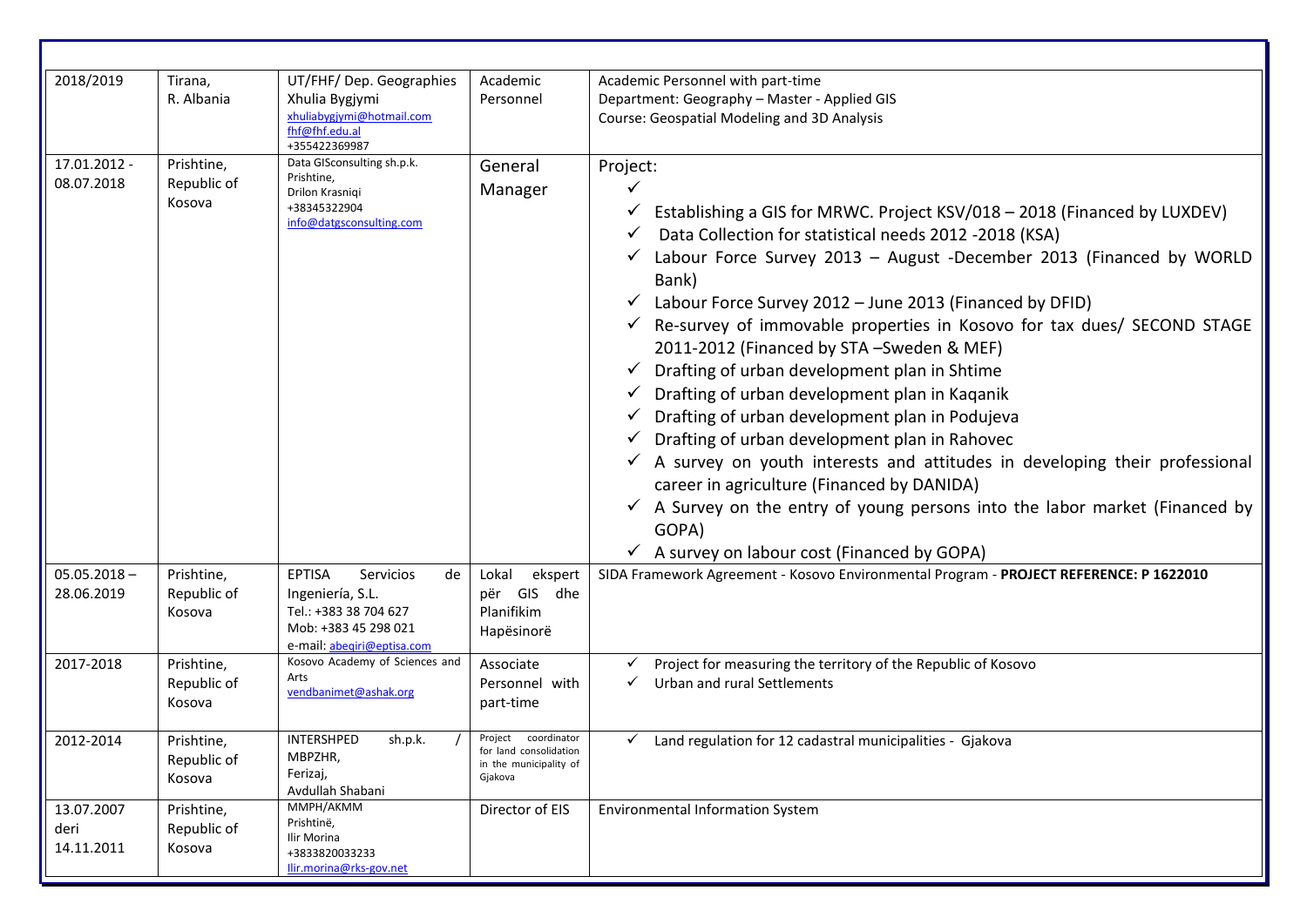|                                |                                                                                                                                                           |                                                                              | kepa@rks-gov.net                                                                                                                       |              |                                        |                                                                                          |                                                                                 |                                                                                                                                                                                                                                                                                                             |
|--------------------------------|-----------------------------------------------------------------------------------------------------------------------------------------------------------|------------------------------------------------------------------------------|----------------------------------------------------------------------------------------------------------------------------------------|--------------|----------------------------------------|------------------------------------------------------------------------------------------|---------------------------------------------------------------------------------|-------------------------------------------------------------------------------------------------------------------------------------------------------------------------------------------------------------------------------------------------------------------------------------------------------------|
| deri                           | MMPH/DAQ<br>01.05.2003<br>Prishtine,<br>Prishtinë,<br>Republic of<br>Hava Krasniqi<br>12.07.2007<br>Kosova<br>+3833820033240<br>hava.krasniqi@rks-gov.net |                                                                              | Head of GIS                                                                                                                            |              | Geographical Information System        |                                                                                          |                                                                                 |                                                                                                                                                                                                                                                                                                             |
| deri                           | MMPH/DAQ<br>01.09.2001<br>Prishtine,<br>Prishtinë,<br>Republic of<br>Hava Krasniqi<br>30.04.2003<br>Kosova<br>+3833820033240<br>hava.krasniqi@rks-gov.net |                                                                              | <b>GIS specialist</b>                                                                                                                  |              | Department of Environmental Protection |                                                                                          |                                                                                 |                                                                                                                                                                                                                                                                                                             |
|                                | 14.11.2010 to<br>30.06.2013                                                                                                                               | Prishtine,<br>Kosova                                                         | KRM "PASTRIMI" Prishtinë<br>Feim Salihu<br>+37744666477<br>Krm pastrimi@yahoo.com                                                      |              | Member of the<br>board<br>directors    | 0f                                                                                       | Waste management<br>Develop policies for managing and advancement of enterprise |                                                                                                                                                                                                                                                                                                             |
|                                | <b>Books published</b>                                                                                                                                    |                                                                              |                                                                                                                                        |              |                                        |                                                                                          |                                                                                 |                                                                                                                                                                                                                                                                                                             |
| $\mathbf{1}$<br>$\overline{2}$ | Settlements<br>Co-author<br>Group of authors<br>Dr.Sc. Tomor Çela,<br>Settlements<br>Co-author                                                            | of<br>the<br>municipality of Gllogoc<br>of<br>the<br>municipality of Gllogoc | Kosovo Academy<br>of Sciences and<br>Arts<br>Volume III<br>Rural<br>settlements<br>$M-ZH$<br>Kosovo Academy<br>of Sciences and<br>Arts | 2020<br>2020 | Prishtine<br>Prishtine                 | 978-9951-<br>615-91-4<br>http:/www.a<br>shak.org<br>978-9951-<br>615-91-4<br>http:/www.a | In Process<br>Dukagjini                                                         | Settlements of the municipality of Gllogoc (M-ZH).<br>Settlements: Abri e Epërme, Arllat, Baicë, Gllanasellë, Gradicë, Godancë, Gllobar,<br>Dabrashevc, Çikatovë e Vjetër, Çikatovë e Re, Kishnarekë, Komoran, Korroticë e<br>Epërme, Korreticë e Poshtme, Fushticë e Epërme, Fushticë e Poshtme, Krajkovë, |
|                                | Group of authors<br>Dr.Sc. Tomor Çela,                                                                                                                    |                                                                              | Volume III<br>Rural<br>settlements<br>M-ZH                                                                                             |              |                                        | shak.org                                                                                 |                                                                                 | Damanek, Llapushnik, Likoshan.                                                                                                                                                                                                                                                                              |
| $\overline{3}$                 | Settlements<br>Co-author<br>Group of authors<br>Dr.Sc. Tomor Çela,                                                                                        | of<br>the<br>municipality of Gllogoc                                         | Kosovo Academy<br>of Sciences and<br>Arts<br>Volume III<br>Rural<br>settlements<br>M-ZH                                                | 2020         | Prishtine                              | 978-9951-<br>615-91-4<br>http:/www.a<br>shak.org                                         | Dukagjini                                                                       | Gllogoc - urban settlement                                                                                                                                                                                                                                                                                  |
|                                | <b>Book reviews</b>                                                                                                                                       |                                                                              |                                                                                                                                        |              |                                        |                                                                                          |                                                                                 |                                                                                                                                                                                                                                                                                                             |
|                                | Book of Geography                                                                                                                                         |                                                                              | Class V                                                                                                                                | 2019         | <b>MASHT</b>                           |                                                                                          | The Lower Middle School                                                         |                                                                                                                                                                                                                                                                                                             |
| $\overline{2}$                 | Book of Geography                                                                                                                                         |                                                                              | Class VI                                                                                                                               | 2019         | <b>MASHT</b>                           |                                                                                          | The Lower Middle School                                                         |                                                                                                                                                                                                                                                                                                             |
|                                | <b>Punime Shkencore</b>                                                                                                                                   |                                                                              |                                                                                                                                        |              |                                        |                                                                                          |                                                                                 |                                                                                                                                                                                                                                                                                                             |
| No.                            | <b>Article title</b>                                                                                                                                      |                                                                              | Publication<br><b>Description</b>                                                                                                      | Year         | Contry                                 | ISBN, web, ISSN<br>Indexi                                                                | <b>Publishing house</b>                                                         | Abstract                                                                                                                                                                                                                                                                                                    |
|                                |                                                                                                                                                           |                                                                              |                                                                                                                                        |              |                                        |                                                                                          |                                                                                 |                                                                                                                                                                                                                                                                                                             |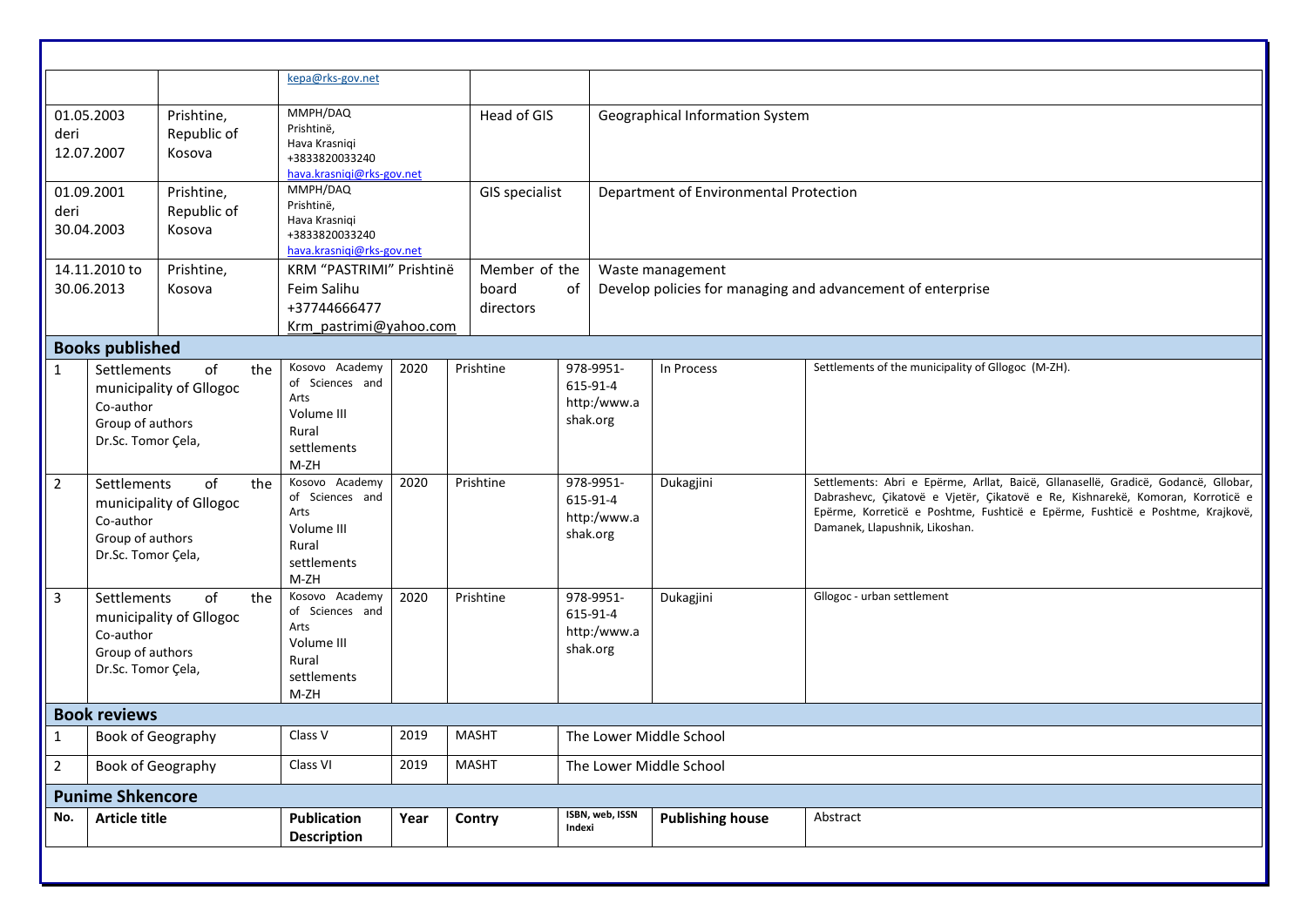| $\mathbf{1}$   | REASONS AND COSTS<br><b>SEASONAL</b><br>OF<br>MIGRATIONS IN THE<br><b>VILLAGES OF RUGOVA</b><br>Msc. Addhe KRASNIQI<br>Dr.sc. Tomor CELA<br>Dr.sc. Hazer DANA | <b>Abstract Summary</b><br>International<br>Scientific<br>Conference<br>"Cross-Border<br>Spaces, Dynamics<br>and Challenges"                              | 2020 | Tiranë,<br>Albania | ISBN:978-<br>9928-171-25-2                                                                            | Express Print, Tiranë                                                            | This study deals with seasonal migration as a special frame of migration. This<br>type of migration dates a long time ago and involves the population<br>movement for a fixed period of time which are mainly related to the grazing<br>of animals in a mountainous area to find much more seed plants. In the<br>territory of Kosova, as well, this sort of migration is quite emphatic,<br>specifically in Rugova mountain (Albanian Alps). The basic purpose of this<br>research is the evidence of the main reasons of seasonal migration and the<br>benefits of it. It is quite familiar that the main reasons are economic in<br>nature, therefore through this research the key factors why the migrants<br>reside those high mountain areas during warm seasons have been analyzed.<br>Moreover, beside those migration reasons, a special emphasis in this study is<br>put to the benefits those migrations have been bringing to the immigrant<br>country, as well as to the migrant one.<br>Key words: seasonal migration, migration, immigration, migration reasons<br>and benefits.                                                                                                                                                                                                                                                                                                                                                                                                                                                                                                                                                                                                                                                |
|----------------|---------------------------------------------------------------------------------------------------------------------------------------------------------------|-----------------------------------------------------------------------------------------------------------------------------------------------------------|------|--------------------|-------------------------------------------------------------------------------------------------------|----------------------------------------------------------------------------------|-------------------------------------------------------------------------------------------------------------------------------------------------------------------------------------------------------------------------------------------------------------------------------------------------------------------------------------------------------------------------------------------------------------------------------------------------------------------------------------------------------------------------------------------------------------------------------------------------------------------------------------------------------------------------------------------------------------------------------------------------------------------------------------------------------------------------------------------------------------------------------------------------------------------------------------------------------------------------------------------------------------------------------------------------------------------------------------------------------------------------------------------------------------------------------------------------------------------------------------------------------------------------------------------------------------------------------------------------------------------------------------------------------------------------------------------------------------------------------------------------------------------------------------------------------------------------------------------------------------------------------------------------------------------------------------------------------------------------------------------------|
| $\overline{2}$ | DEPOPULATION OF VILLAGES<br>IN THE MUNICIPALITY OF PEJA<br>MSc. Fidan Krasniqi,<br>MSc. Addhe Krasniqi,<br>Dr.sc. Tomor Çela                                  | <b>Abstract Summary</b><br>International<br>Scientific<br>Conference<br>"Cross-Border<br>Spaces, Dynamics<br>and Challenges"                              | 2020 | Tiranë,<br>Albania | ISBN:978-<br>9928-171-25-2                                                                            | Express Print, Tiranë                                                            | This paper presents the depopulation of the villages of Peja municipality<br>towards urban areas. Kosovo, as in the past, is still subject to internal<br>migration in the rural-urban direction, a phenomenon that also includes the<br>villages of Peja municipality. Rural-urban migrations bring about<br>demographic changes in population decline, changing population structure<br>by gender and age, which are manifested by changes in the economic and<br>social aspects of the country. As a demographic and socio-economic<br>phenomenon, depopulation in Peja municipality has not been much<br>investigated so far; so that to get a proper analysis of this research, the<br>situation in the past has been analyzed, as well as field research has been<br>done, in order to have a clearer picture of current and future developments<br>on the demographic sphere of the population of Peja municipality. This<br>research also aims to get acquainted closely with the causes and<br>consequences of these migrations, their intensity and the developments<br>taking place in the demographic, economic and social spheres, as the<br>consequences of population movements are long-term and of high<br>importance. Also, by not neglecting the economic benefits that rural-urban<br>migration brings, providing economic assistance to households in rural areas,<br>and thus affecting the raise of living standards. This paper presents<br>quantitatively and graphically the data on the causes and consequences of<br>these depopulations in the Municipality of Peja.<br>Keywords: depopulation, causes, demographic consequences, economic<br>consequences, social consequences, economic benefits, social changes |
| 3              | Construction coefficient in<br>the settlements of Gllogoc<br>Municipality (Republic of<br>Kosova)<br>T. Çela & I. Ramadani                                    | of<br><b>Bulletin</b><br>Geography.<br>Socio-economic<br>Series, No. 43<br>$57 - 70$<br>Page:<br>http://doi.org/1<br>0.2478/bog-<br>2019-0004<br>Nicolaus | 2019 | Toruń, Poland      | Print ISSN:<br>1732-4254<br>Online ISSN<br>2083-8298<br>https://apcz.<br>umk.pl/czaso<br>pisma/index. | SCOPUS"<br>https://www.scopus.co<br>m/authid/detail.uri?aut<br>horld=57195352933 | This paper evaluates the built area within "cadastral zones" (subdivisions of<br>municipalities) in order to identify the expansion tendencies of settlements, with the<br>aim of contributing to preventing future uncontrolled developments. Demographic<br>growth always needs more construction so it is important to provide a spatial analysis<br>of land use. The paper is focused on the expansion dynamics of built areas within<br>cadastral zones due to rapid social and economic changes. The lack of researches for<br>the Drenica region has affected land use, which has been unplanned and not-to-<br>standard, and has not preserved agricultural land. In the last two decades - since 1999<br>- there has been considerable growth in the construction sector across all of Kosovo.<br>Although, according to the spatial plan, property owners have the right to develop and<br>use their own property in their own best interests, these regulations do not give them                                                                                                                                                                                                                                                                                                                                                                                                                                                                                                                                                                                                                                                                                                                                                     |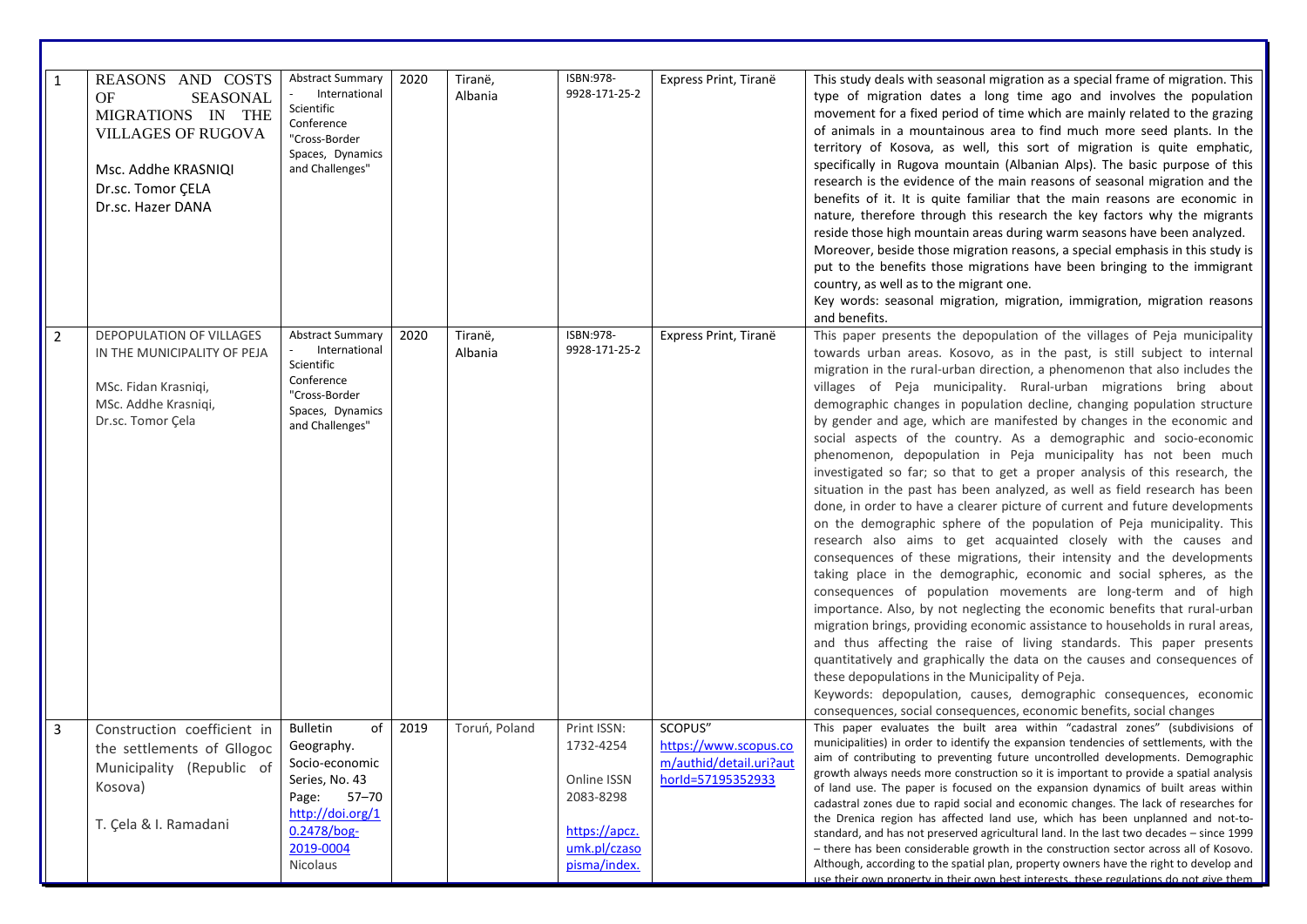|                |                                                                                                                                                      | Copernicus<br>University                                                                                                                                            |      |                     | php/BGSS/ab<br>out                   |                                                                                                                   | the right to work outside the legal framework of the local plan itself. Land use should<br>be in full compliance with spatial plans, both national and local. This study will<br>contribute to the sustainable urbanisation of settlements and preservation of<br>agricultural land. The results of the study will also help to make important decisions for<br>built areas, in also providing necessary recommendations for steps to be taken to have<br>a land use based on common interests.                                                                                                                                                                                                                                                                                                                                                                                                                                                                                                                                                                                                                                                                                                                                                                                                                                                                                                                                                                                                                                                                                                                                                                                                                                                                                                                    |
|----------------|------------------------------------------------------------------------------------------------------------------------------------------------------|---------------------------------------------------------------------------------------------------------------------------------------------------------------------|------|---------------------|--------------------------------------|-------------------------------------------------------------------------------------------------------------------|--------------------------------------------------------------------------------------------------------------------------------------------------------------------------------------------------------------------------------------------------------------------------------------------------------------------------------------------------------------------------------------------------------------------------------------------------------------------------------------------------------------------------------------------------------------------------------------------------------------------------------------------------------------------------------------------------------------------------------------------------------------------------------------------------------------------------------------------------------------------------------------------------------------------------------------------------------------------------------------------------------------------------------------------------------------------------------------------------------------------------------------------------------------------------------------------------------------------------------------------------------------------------------------------------------------------------------------------------------------------------------------------------------------------------------------------------------------------------------------------------------------------------------------------------------------------------------------------------------------------------------------------------------------------------------------------------------------------------------------------------------------------------------------------------------------------|
| 4              | Traffic infrastructure as an<br>impulsive factor for<br>development of tourism in<br>Kosova<br>I. Ramadani & T. Çela                                 | of<br>Journal<br>Environmental<br>Management<br>and Tourism<br>Vol 9<br>No 8<br><b>JEMT</b><br>(2018):<br>Volume IX Issue<br>8(32) Winter 2018<br>Page: 1670 - 1678 | 2018 | Craiova,<br>Romania | Online<br><b>ISSN: 2068-</b><br>7729 | SCOPUS"<br>https://www.scopus.co<br>m/authid/detail.uri?aut<br>horld=57195352933<br><b>ASERS Publishing Group</b> | Traffic and tourism are two most important branches of the economy, representing a<br>synonym for each other. The word tourism itself means traffic or traveling, hence<br>traffic and tourism are closely related. Through traffic many areas, being them<br>touristicaly receptive or emitive, are connected, resulting in functioning of the<br>demand-offer occurrence. The level of traffic development therefore determines the<br>level of touristic movement onto certain region. Construction of the roads and<br>extention of its network enables tourists to be closer to touristic motifs and, on the<br>other hand investors are being offered the opportunity for building receptive<br>capacities.<br>Extension of the road network in Kosovo, as well as in majority of the world countries,<br>is conditioned by physico-geographic and socio-economic factors. According to the<br>world classification for road network density of 1000 km <sup>2</sup> lists Kosovo within a group of<br>countries with an average stage of road development, along with some countries from<br>the Southern Europe. This level of traffic organization is automatically being reflected<br>into the development of tourism.<br>This study aims to evaluate the development level of the road network and the<br>tourism potential offered by Kosovo; components that correlate with each other, as<br>the development of tourism depends from the level of traffic development. In addition<br>to the expansion and modernization of the road network, many natural and<br>anthropogenic values are turning into important touristic sights as well. Hence, traffic<br>in many world countries, as well as in Kosovo is reflecting positively into development<br>of tourism as an important economic branch. |
| $\overline{4}$ | Economic effects of<br>external migration in<br>the Municipality of<br>Dragash<br>Author:<br>Dr. Sc. Hazer Dana,<br>Co-author<br>Dr. Sc. Tomor Çela* | <b>UBT</b><br><b>Abstract Summary</b><br>International<br>Scientific<br>Conference<br>on<br>Business,<br>Technology<br>and<br>Innovation                            | 2018 | Prishtine           | 978-9951-<br>437-69-1                | National<br>Library of<br>Kosovo "Peter Bogdani"                                                                  | Emigration has played an important economic role for the Municipality of<br>Dragash / Dragaash, due to the fact that the economic reasons for<br>emigration have existed almost throughout the period of emigration.<br>The study of the flow of migrations in the Municipality of Dragash / Draga<br>shkakt, the causes that prompted them and the consequences they have left<br>(and are leaving) in society, are mainly based on the results of data from the<br>last census and surveys conducted directly from the field as and from the<br>exploitation of existing literature, using adequate methods for demographic<br>analysis, particularly in the field of migration. In economic terms, emigration<br>has been followed by many benefits or positive impacts such as:<br>employment in the outside world and improved living conditions for many<br>families in the Municipality of Dragash / Dragaash with the realization of<br>significant income, investment in family and homeland, giving various<br>national contributions, assistance and ongoing family support, etc. In<br>economic terms, migration has been followed by negative effects in the<br>municipality of Dragash / Dragaash, such as: Employment in heavy economic<br>activities and performing heavy physical work, working long hours, practicing<br>other professions compared to those professions that have practiced in the<br>homeland, facing difficulties of different natures in the immigrant country,<br>leaving the land uncultivated in the homeland or exploitation by someone<br>else, etc.                                                                                                                                                                                                                    |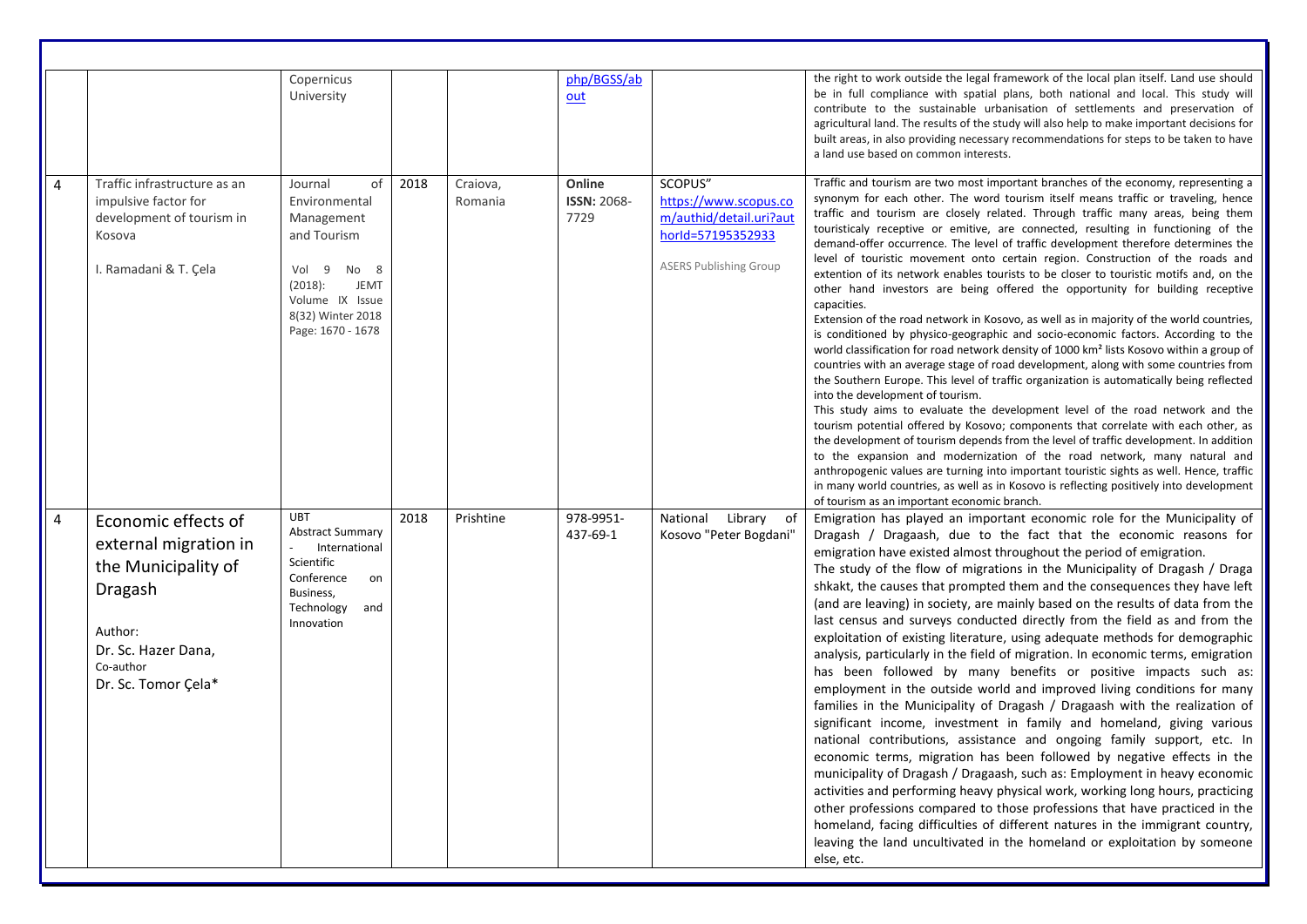| 6              | Touristic potentials and<br>tourism development<br>opportunities in the Southern<br>part<br>of Kosovo-the Municipality of<br>Dragash<br>Bashkëautor:<br>Dr. Sc.<br>Çela*<br>Tomor<br>korrespodent autor<br>Dr. Sc. Hazer Dana | Journal: Food,<br>Agriculture and<br>Environment<br><b>JFAE</b>                                                              | 2018 | Helsinki<br>Finland     | 1459-0263                  | <b>WFL Publisher</b><br><b>SCOPUS</b><br>https://ëëë.scopus.com/sourc<br>eid/3200147807<br>Scimago Journal & Contry<br>Rank<br>http://ëëë.scimagojr.com/jour<br>nalsearch.php?q=3200147807<br>&tip=sid<br>Open Academic Journal Index:<br>http://oaji.net/journal-<br>detail.html?number=1088 | Tourism represents the main segment through which the accommodation,<br>food, beverages and entertainment is offered to tourists. Geographical<br>position, climate, hydrography, flora and fauna, as well as the cultural<br>heritage are the most valuable assets of the Southern part of Kosovo, in<br>particular the Municipality of Dragash, as they are everlasting factors for the<br>tourism development as an important economic sector. Despite all this<br>potential, the level of tourism development in the Municipality of Dragash<br>still remains very low. Lack of touristic capacities and investments in this<br>sector are two main factors that have established the current tourism status.<br>Based on the existing touristic potential in this municipality (natural and<br>social), several types of tourism can be developed: winter, summer,<br>mountain, recreational, transitory, cultural tourism, etc.                                                                                                                                                                                                                                                                                                                                                                                                                                                                                                                                                                                                                                                                                                                                                                                                                                                                                                                                                                                                                                                                                                                                                                                                                                                                                                                                                                                                                                                                                                                                                                                                                                                                                                           |
|----------------|-------------------------------------------------------------------------------------------------------------------------------------------------------------------------------------------------------------------------------|------------------------------------------------------------------------------------------------------------------------------|------|-------------------------|----------------------------|-----------------------------------------------------------------------------------------------------------------------------------------------------------------------------------------------------------------------------------------------------------------------------------------------|-------------------------------------------------------------------------------------------------------------------------------------------------------------------------------------------------------------------------------------------------------------------------------------------------------------------------------------------------------------------------------------------------------------------------------------------------------------------------------------------------------------------------------------------------------------------------------------------------------------------------------------------------------------------------------------------------------------------------------------------------------------------------------------------------------------------------------------------------------------------------------------------------------------------------------------------------------------------------------------------------------------------------------------------------------------------------------------------------------------------------------------------------------------------------------------------------------------------------------------------------------------------------------------------------------------------------------------------------------------------------------------------------------------------------------------------------------------------------------------------------------------------------------------------------------------------------------------------------------------------------------------------------------------------------------------------------------------------------------------------------------------------------------------------------------------------------------------------------------------------------------------------------------------------------------------------------------------------------------------------------------------------------------------------------------------------------------------------------------------------------------------------------------------------------------------------------------------------------------------------------------------------------------------------------------------------------------------------------------------------------------------------------------------------------------------------------------------------------------------------------------------------------------------------------------------------------------------------------------------------------------------------------|
| $\overline{7}$ | Montenegro<br>Kosovo<br>PROBLEMET.<br>border:<br><b>DISKURSI DHE EFEKTET</b><br>Authors:<br>Akad. Hivzi ISLAMI<br>Dr.sc. Tomor ÇELA                                                                                           | <b>Abstract Summary</b><br>International<br>Scientific<br>Conference<br>"Cross-Border<br>Spaces, Dynamics<br>and Challenges" | 2017 | Gjirokastër,<br>Albania | ISBN:978-<br>9928-171-25-2 | <b>Express Print, Tirana</b>                                                                                                                                                                                                                                                                  | The borders between independent and sovereign countries are a state and<br>international problem, a very complex political, historical-geographical,<br>geostrategic, military, economic, etc., but also emotional matter. In the case<br>of many peoples in the world, violence and brutality have set boundaries.<br>Albanians have the most bitter experiences, as the most divided people in<br>the Balkans, because the borders have been set in forced and violent<br>circumstances and unfortunately historical injustices cannot be corrected<br>because a completely different factual situation has been created in the field<br>and in international relations. and in all the peaceful international<br>conferences of the 20th century this condition has taken on legitimacy. The<br>Helsinki Conference (1975) put an end to violent border changes. Emotional-<br>folkloric approaches to borders are not productive and the historical memory<br>of the legal reality and then the factual one stay away from each other.<br>Emotional logic and state reason do not go together; with patriotic, pathetic<br>and folkloric adventures the great state affairs, what are the boundaries, are<br>not resolved. For the past two years, the irrational discourse has nothing to<br>do with "loss of territory", but it is a power struggle between groups and<br>party-political clans, isolating Kosovo from the EU and keeping overall life in<br>complete blockade, with tensions. of constant internal Albanian quarrels and<br>with a hurt image in the world. With Montenegro's membership in NATO,<br>Kosovo is further constrained by this organization, which is a great security<br>for it and the entire region; This situation is very irritating for Serbia and<br>Russia. Kosovo has only one cartographic, cadastral and statistical basis,<br>which is due to the fact that the country is not affected by a single inch of<br>territory and has the same border line that it had with Montenegro since<br>1946, with Serbia since 1959 and Macedonia since 2007 (when according to<br>the Ahtisaari Plan Kosovo loses about 2.5 km 2). For the past 70 years, no<br>opposition has been heard on the border with Montenegro, nor on the<br>territorial size of Kosovo. The problem was politicized only two years ago and<br>unfortunately the initiators were our two colleagues, dr. Shpejtim Bulligi and<br>dr. Florim Isufi, instrumentalized by interest groups; they abused their<br>profession and science and put themselves at the service of the fabricated<br>daily agendas of political profiteers. |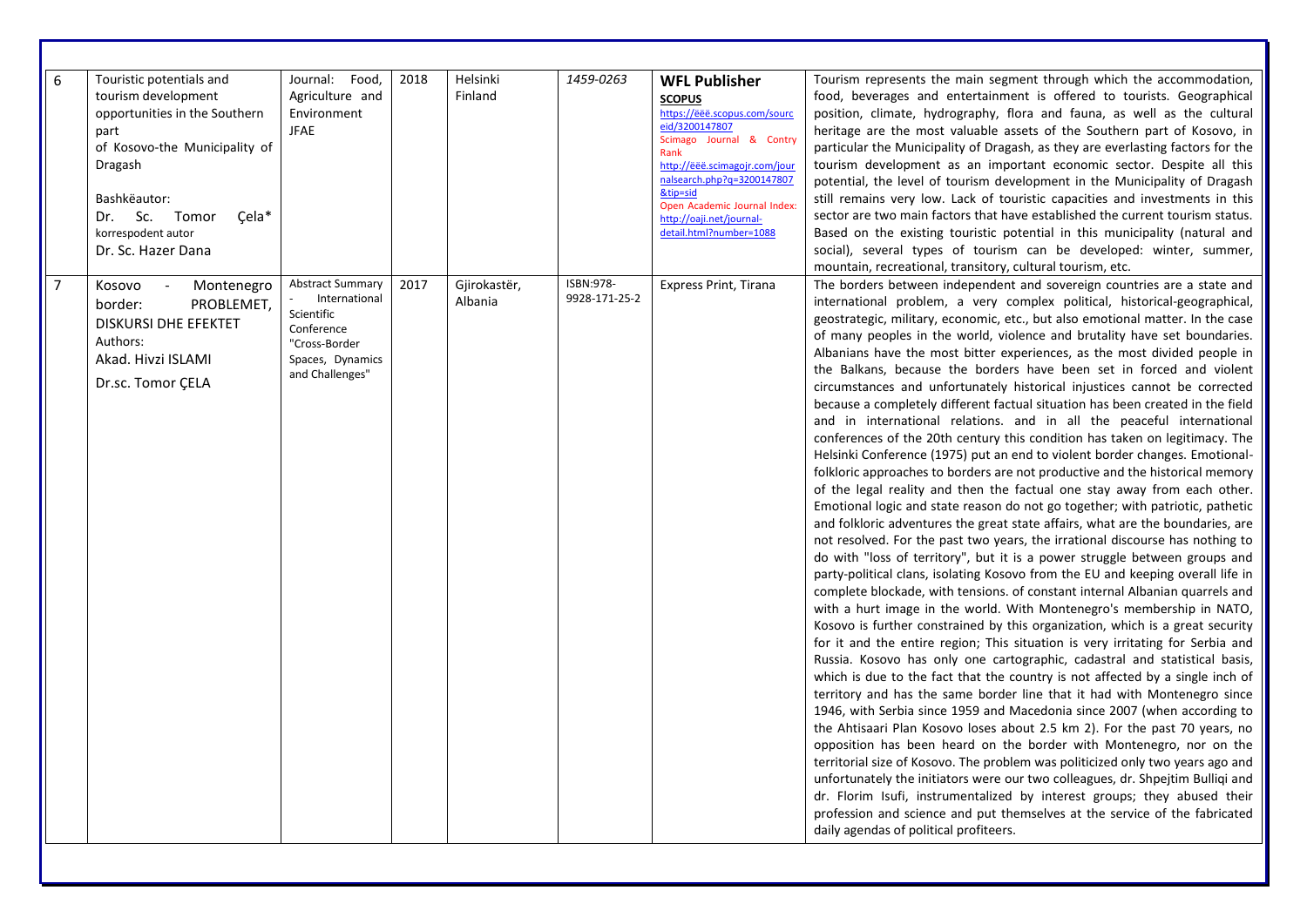| 8 | THE BODY OF THE GEOGRAPHICAL<br><b>OPENING</b><br>OF<br>KOSOVO,<br><b>TO</b><br><b>THE</b><br><b>ACCORDING</b><br>ADMINISTRATIVE AND POLITICAL<br>JURISDICTION IN THE SECOND<br>COURT OF THE CENTURY. XX AND<br>IN THE BEGINNING OF THE<br>CENTURY. XXI<br>Authors:<br>Dr.Sc. Tomor Çela<br>Dr.Sc. Hazer Dana<br>Msc. Bajram Kafexholli<br>Florend<br>Krasniqi,<br>Msc.<br>kandidat | Abstract Summary<br>International<br>Scientific<br>Conference<br>"Cross-Border<br>Spaces, Dynamics<br>and Challenges"                                | 2017 | Gjirokastër,<br>Shqipëri | ISBN:978-<br>9928-171-25-2 |                              | Konsolidimi i shtetësisë së Republikës së Kosovës ka historinë e vet të<br>zhvillimit, e cila përfshinë një periudhë të gjatë kohore, me sakrifica të<br>mëdha. Kufijtë e hapësirës gjeografike shqiptare kishin dinamikë të theksuar<br>zhvillimi, fatkeqësisht në dëm të konsolidimit të shtetit shqiptar në kufijtë<br>etnikë. Megjithatë, fundi i shek. XX dhe fillimi i shek. XXI kanë shënuar<br>progres solid në avancimin e administrimit të trojeve shqiptare, edhe pse në<br>dy shtete të ndara. Gjithashtu, pozita politike e popullsisë shqiptare që jeton<br>në trojet etnike ka shënuar një përmirësim, jo të kënaqshëm, por gjithsesi<br>pozitiv, të pozitës politike dhe administrative në Luginën e Preshevës, në<br>Maqedoni dhe në Mal të Zi. Hapësira gjeografike e Kosovës është përcjellë<br>me aktivitete të ndryshme politike dhe administrative të përcaktuara nga<br>vendimet politike të fuqive të mëdha. Ajo është sfiduar me vendime politike,<br>luftëra dhe persekutime të vazhdueshme gjatë gjysmës së parë të shek. XX,<br>për të vazhduar me aktivitetet administrative e politike që kanë avancuar në<br>shkallë të ulët juridiksionin politik e administrativ në gjysmën e dytë të shek.<br>XX, dhe së fundi verifikimin e kufirit shtetëror të Republikës së Kosovës<br>përmes procesit të delimitacionit, demarkacionit dhe administrimit të kufirit<br>me të gjitha shtetet fqinj. Pavarësimi i Republikës së Kosovës paraqet<br>nevojën e konsolidimit të shtetit dhe avancon perspektivën e integrimeve<br>euro-atlantike, prandaj është i domosdoshëm edhe konfirmimi i vijës<br>administrative të kufirit, me qëllim të forcimit të sovranitetit territorial dhe<br>administrativ të Republikës së Kosovës.                                                                                        |
|---|-------------------------------------------------------------------------------------------------------------------------------------------------------------------------------------------------------------------------------------------------------------------------------------------------------------------------------------------------------------------------------------|------------------------------------------------------------------------------------------------------------------------------------------------------|------|--------------------------|----------------------------|------------------------------|-----------------------------------------------------------------------------------------------------------------------------------------------------------------------------------------------------------------------------------------------------------------------------------------------------------------------------------------------------------------------------------------------------------------------------------------------------------------------------------------------------------------------------------------------------------------------------------------------------------------------------------------------------------------------------------------------------------------------------------------------------------------------------------------------------------------------------------------------------------------------------------------------------------------------------------------------------------------------------------------------------------------------------------------------------------------------------------------------------------------------------------------------------------------------------------------------------------------------------------------------------------------------------------------------------------------------------------------------------------------------------------------------------------------------------------------------------------------------------------------------------------------------------------------------------------------------------------------------------------------------------------------------------------------------------------------------------------------------------------------------------------------------------------------------------------------------------------------------|
| 9 | The role of the Drenica<br>population migration in the<br>transformation<br>of<br>settlements, organization<br>of land and building style<br>Author:<br>Dr.Sc. Tomor Çela,                                                                                                                                                                                                          | Abstract<br>Summary<br>International<br>Scientific<br>Conference<br>"Migration and<br>Geographical<br>Spaces Factors,<br>Interaction,<br>Challenges" | 2016 | Tirane<br>Albania        | ISBN:978-<br>9928-171-25-2 | <b>Express Print, Tirane</b> | Migrations as a socio-economic phenomenon have an extension in time and<br>space, therefore Drenica as an isolated political and social region, entered<br>the geographical areas most affected by migration in the Republic of Kosovo.<br>Major differences in economic development between Kosovo and other<br>regions of the former Yugoslavia, as well as the inability of the Kosovo<br>economy to create enough jobs for the country's labor force, are the main<br>causes of emigration. Since Ottoman rule, workers (kurbetçinjtë) from<br>Kosovo (respectively from the municipality of Gllogoc and Skenderaj)<br>migrated mainly to nearby territories such as: Rumeli, Greece, Bulgaria and<br>Istanbul. Although they were temporary migrations, they lasted two to seven<br>years. Shortly before and at the beginning of the Second World War,<br>migrations were oriented towards Tirana. After the LDB, waves of migration<br>flooded into Belgrade and the major cities of the former Yugoslav<br>Federation, which needed labor. Subsequently, the political circumstances<br>influenced the emigrants from the Drenica region to orient themselves<br>towards the developed countries of Europe.<br>Population movement at a young age, in different geographical areas of the<br>region and Europe, began to have effects on the spatial transformation of<br>settlements, changing the way of construction of residential buildings, their<br>function and land organization.<br>The article aims to highlight the impact of migration, in the construction of<br>residential buildings, land organization, transformation of the function of<br>residential buildings, where as a result of them comes the increase of social<br>welfare and living conditions of citizens as in areas urban, as well as rural<br>ones. |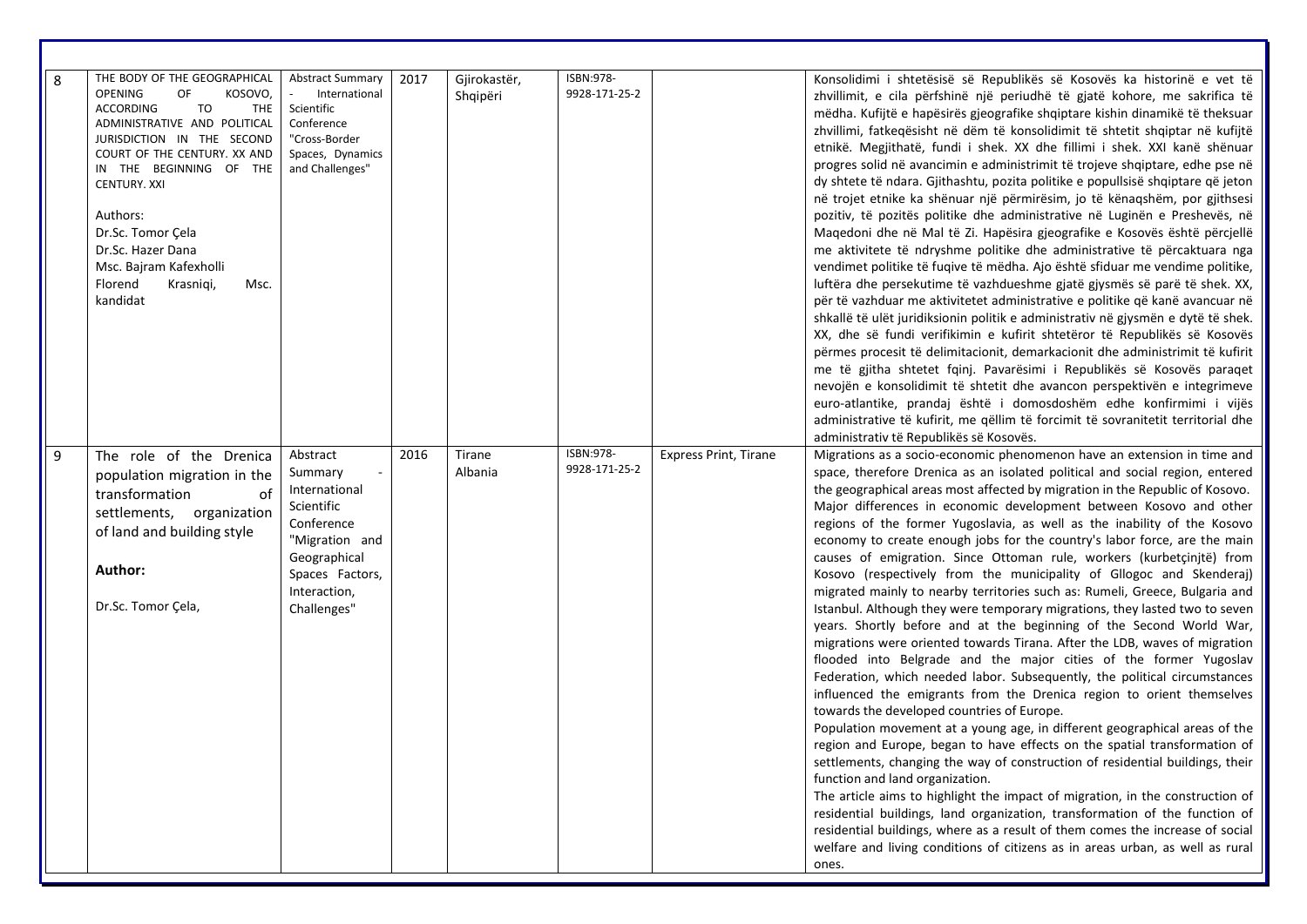| 10 | Opposing the demarcation<br>of the<br>border<br>with<br>Montenegro, a fact-based<br>process, or professional<br>scrapping<br><b>Authors:</b><br>Dr.Sc. Tomor Cela,<br>Msc. Florend Krasniqi<br>Msc. Bajram Kafexholli | <b>KASA</b><br>Study<br>3/2016                                                                                          | 2016 | Prishtine                   | http://ëëë.as<br>hak.org/?cid<br>$=1,82,535$                                                                                                                                                                                                               | FOCUS Print, Shkup                                                                                  | The process of marking the border line between the Republic of Kosovo and<br>the Republic of Montenegro continues to be one of the main topics of local<br>politics. Sensing it as a moral and professional obligation to give our<br>contribution to this sensitive issue, we will try to once again clarify the<br>process of marking the border line between the Republic of Kosovo and the<br>Republic of Montenegro, by was based on international facts and practices.<br>In the absence of facts, this debate has been accompanied by excessive<br>emotions that have not contributed to the process. On the contrary,<br>excessive emotions, naming people traitors and patriots (depending on<br>whether they are in favor of or against this agreement), have extremely<br>electrified society, which is already divided Kosovo.<br>The article aims to provide the political decision-making spectrum, but also<br>the general public, with another perspective of arguments, which help clarify                                                                                                                                                                                                                                                                                                               |
|----|-----------------------------------------------------------------------------------------------------------------------------------------------------------------------------------------------------------------------|-------------------------------------------------------------------------------------------------------------------------|------|-----------------------------|------------------------------------------------------------------------------------------------------------------------------------------------------------------------------------------------------------------------------------------------------------|-----------------------------------------------------------------------------------------------------|---------------------------------------------------------------------------------------------------------------------------------------------------------------------------------------------------------------------------------------------------------------------------------------------------------------------------------------------------------------------------------------------------------------------------------------------------------------------------------------------------------------------------------------------------------------------------------------------------------------------------------------------------------------------------------------------------------------------------------------------------------------------------------------------------------------------------------------------------------------------------------------------------------------------------------------------------------------------------------------------------------------------------------------------------------------------------------------------------------------------------------------------------------------------------------------------------------------------------------------------------------------------------------------------------------------------------|
| 11 | Factographic contribution<br>for marking the border<br>between the Republic of<br>of<br>that<br>Kosovo<br>and<br>Montenegro<br>Author:<br>Dr.Sc. Tomor Çela,                                                          | 16th<br>International<br>Multidiciplinary<br>Scentific<br>Geoconference<br>SGEM<br>2016,<br>Cartography &<br><b>GIS</b> | 2016 | Albena,<br><b>Bullgaria</b> | 978-619-7105-<br>$60 - 5$<br>1314-2704<br><b>Thomson</b><br><b>Reuters</b><br>https://apps.<br>ëebofknoële<br>dge.com/full<br>record.do?p<br>roduct=EOS&<br>search mode<br>=GeneralSear<br>ch&qid=1&SI<br>D=Q2YZ2YRo<br>Aë8bKKVd8G<br>X&page=1&d<br>$oc=1$ | SGEM<br>STEF92 Tecnology Ltd.<br>https://ëëë.scopus.com<br>/sourceid/2110027470<br>1?origin=sbroëse | the process.<br>The disintegration of the colonialist system in the twentieth century. XIX, of<br>the USSR and the SFRY after the fall of the Berlin Wall, was followed by the<br>creation of many new states. Borders between states have changed as a<br>result of peoples' wars for freedom and independence.<br>The demarcation of the border line aims at defining the administrative<br>territory of the states, resolving disputes over borders and preventing new<br>conflicts between them. A number of political, administrative and<br>professional activities prepare the conditions for the signing of agreements<br>or treaties for the demarcation of interstate borders. The process of marking<br>the border between the Republic of Kosovo and that of Montenegro has<br>been accompanied by fierce debates between political and institutional<br>actors, with arguments and counter-arguments, which have often damaged<br>the image and function of the state. The paper aims to clarify the<br>procedures, using arguments based on international rules and practices. It<br>aims to assist lawmakers, central and local institutions in approving and<br>enforcing fair decisions, which will contribute to the consolidation of the<br>state and its integration into international institutions. |
| 12 | of<br>the<br>Gllogoc<br>Use<br>Municipality Territory, in<br>function of<br>the<br>road<br>infrastructure                                                                                                             | Geographical<br>Studies 20                                                                                              | 2016 | Tirane<br>Albania           | ISBN:978-<br>9928-171-25-2                                                                                                                                                                                                                                 | Kristalina                                                                                          | The object of study is the road infrastructure in the municipality of Gllogoc.<br>Position in the center of Kosovo, between major cities (Prishtina, Peja,<br>Gjakova, Mitrovica, Prizren and Ferizaj) and at the intersection of the main<br>east-west, north-south crossings; The mainly plain-hilly relief and other<br>socio-economic factors have influenced the expansion of settlements, the<br>development of various economic activities, the completion and<br>improvement of services and, as a result, the part of the territory used by<br>road infrastructure has increased. The central and local governments are<br>engaged in the design of Gllogoc space management policies and strategies,<br>in order to improve land use standards for the service sector, where road<br>infrastructure plays an important role. The institutions are facing the<br>challenge of the century for the preservation of agricultural land from urban<br>"expansion", which is appearing particularly aggressive around urban centers<br>and those of administrative units. The purpose of regulatory and urban plans<br>is the realization of socio-economic development according to the principles<br>of sustainable development.                                                                                    |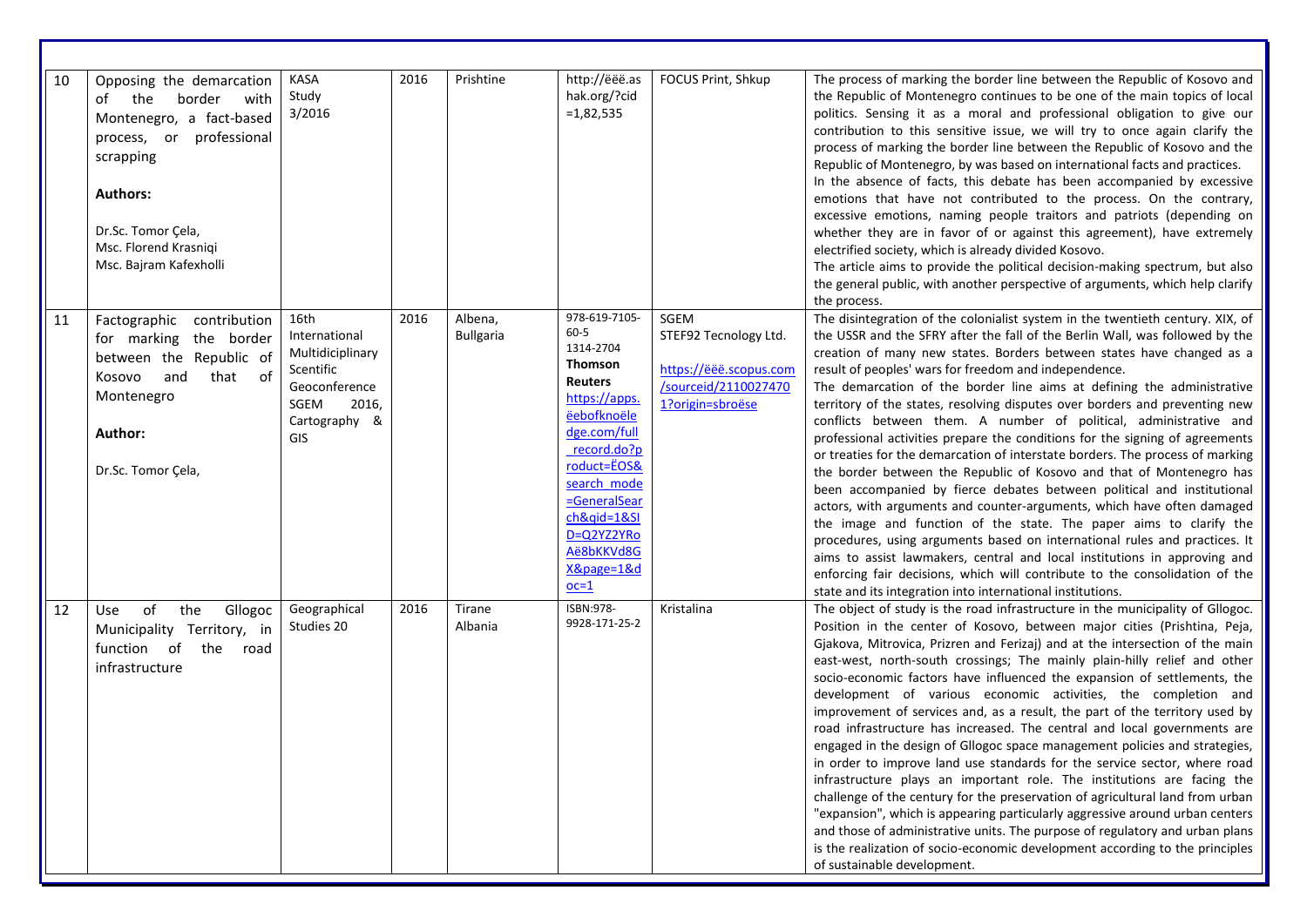| 13 | Sustainable development of<br>the territory of Gllogoc                     | Geographical<br>Studies 19 | 2015        | Tirane<br>Albania     | 978-9928-171-<br>$25 - 2$                                                                                                                                  | Kristalina                                                    | Sustainable development consists in the use of natural resources to meet the<br>needs of the current generation, without harming the ability of future<br>generations to meet their needs. The expansion of settlements and<br>economic activities during the last quarter of a century, have accelerated the<br>pace of development, but also the degradation of Kosovo's environment. The<br>increase in production and trade of goods, the development of<br>infrastructure, the modernization of housing, with the aim of improving living<br>conditions, have changed the relationship between man and nature.<br>Gllogoc's central position in Kosovo and good opportunities for<br>communication with the surrounding areas have accelerated the pace of<br>socio-economic development and spatial transformation, but in the absence<br>of regulatory plans and causing damage to the elements of the natural<br>environment. The article aims to draw the attention of local and central<br>government to socio-economic and environmental issues, in order to<br>harmonize actions that guarantee sustainable development in the territory<br>of Gllogoc.                                        |
|----|----------------------------------------------------------------------------|----------------------------|-------------|-----------------------|------------------------------------------------------------------------------------------------------------------------------------------------------------|---------------------------------------------------------------|------------------------------------------------------------------------------------------------------------------------------------------------------------------------------------------------------------------------------------------------------------------------------------------------------------------------------------------------------------------------------------------------------------------------------------------------------------------------------------------------------------------------------------------------------------------------------------------------------------------------------------------------------------------------------------------------------------------------------------------------------------------------------------------------------------------------------------------------------------------------------------------------------------------------------------------------------------------------------------------------------------------------------------------------------------------------------------------------------------------------------------------------------------------------------------------------------------|
| 14 | and<br>functional<br>Spatial<br>transformation of Komoran<br>settlement    | Geographical<br>Studies 18 | 2015        | Tirane<br>Albania     | 978-9928-171-<br>$25 - 2$                                                                                                                                  | Kristalina                                                    | The article aims to draw the attention of central and local government<br>bodies to the dynamics of spatial and functional transformation of<br>settlements, as a result of uncontrolled and unplanned construction.<br>By 1976 the expansion of the inhabited area was slow and had spread mainly<br>along the highway, with three other more suburban neighborhoods. The<br>good geographical position and economic development has influenced the<br>period between 1999 - 2008 to be marked as a period of rapid spatial and<br>functional development. After 1999, the phenomenon of construction of<br>residential and economic buildings without a plan appeared, transforming<br>agricultural lands into residential areas and economic zones. During the post-<br>war period, the number of facilities in the central area of the settlement has<br>increased significantly, emphasizing the number of commercial facilities with<br>diverse destinations of activities. The study is focused on the settlement of<br>Komoran, Drenas municipality, where the processes of spatial and functional<br>transformation of settlements at the beginning of the new millennium are<br>fully expressed. |
| 15 | Some of the basic elements<br>in the spatial<br>planning<br>process        | "VISIONE<br>13&14"         | 2009/<br>10 | Shkup<br>Macedonia    | ISSN: 1409-<br>8962- printed<br>form<br><b>ISSN</b><br>1857-<br>9221-<br>electronic<br>form<br>http://klubide<br>mokratik.org/h<br>tml/vizione13<br>14.htm | Albanian<br>Intellectuals<br>Association<br>"Democratic Club" |                                                                                                                                                                                                                                                                                                                                                                                                                                                                                                                                                                                                                                                                                                                                                                                                                                                                                                                                                                                                                                                                                                                                                                                                            |
| 16 | Construction<br>of<br>Environmental Information<br>System in MESP, Poster. | REReP                      | 2003        | Szentendre<br>Hungary | 963-9424-35-8                                                                                                                                              | <b>REReP</b>                                                  | Poster                                                                                                                                                                                                                                                                                                                                                                                                                                                                                                                                                                                                                                                                                                                                                                                                                                                                                                                                                                                                                                                                                                                                                                                                     |
| 17 | History of IT and GIS<br>Development, at MESP                              | "Environment"<br>Magazine  | 2007        | Prishtine<br>Kosovo   |                                                                                                                                                            | <b>MESP</b>                                                   |                                                                                                                                                                                                                                                                                                                                                                                                                                                                                                                                                                                                                                                                                                                                                                                                                                                                                                                                                                                                                                                                                                                                                                                                            |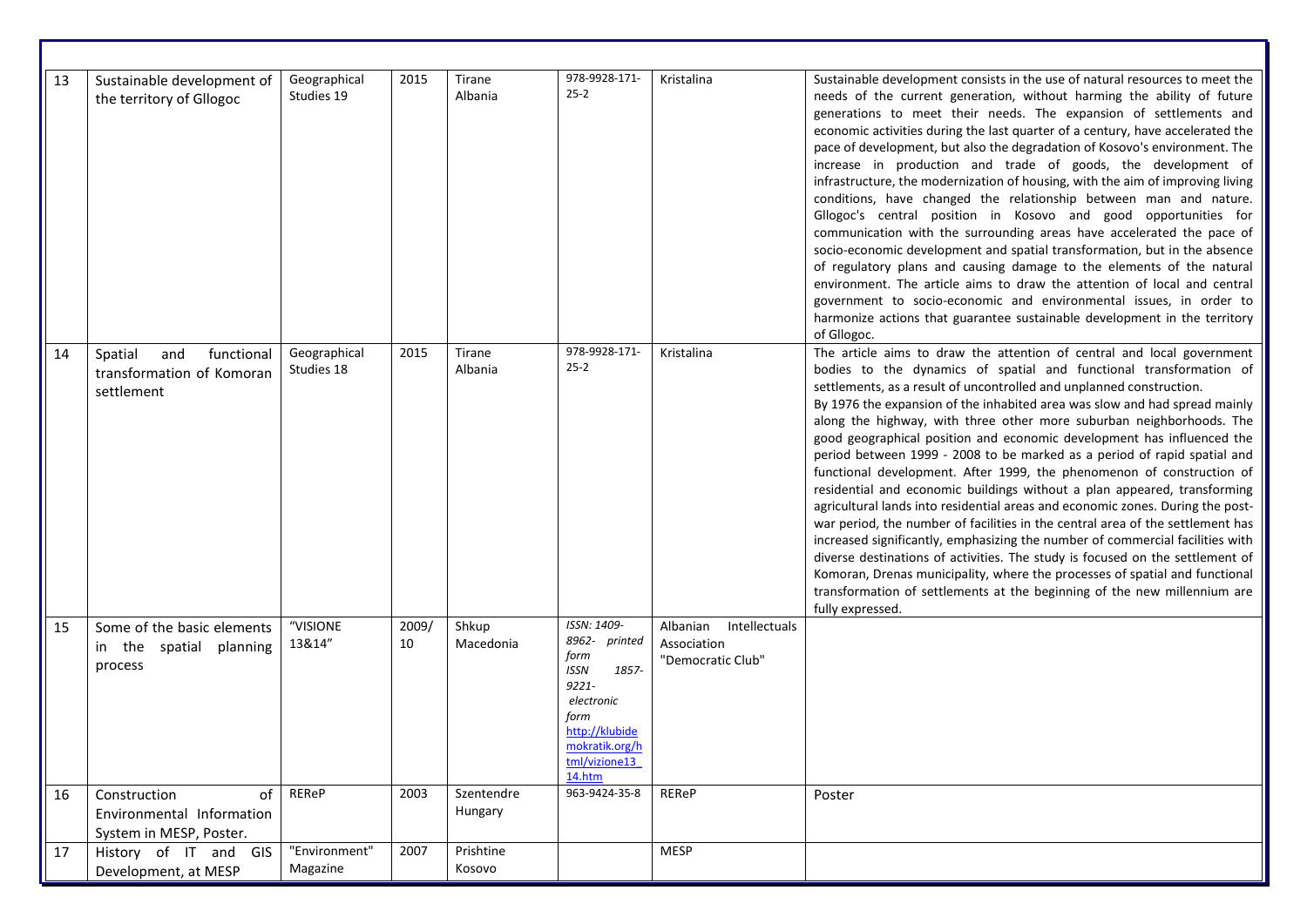| UP/FSHMN/<br>The Blue Planet<br>1997<br>Prishtine<br>18<br>Development<br>of<br>the<br>Department<br>of<br>Kosovë<br>Kishnareka village<br>Geography<br>Certificate - Participation in international conferences<br><b>Issued by:</b><br>Year<br>No.<br><b>Description</b><br>16th International Multidiciplinary Scientific Geoconference on Earth & Geosciences<br><b>SGEM</b><br>2016<br>1<br><b>Certificate from professional training</b><br>Year<br>Description<br>No.<br>Issued by:<br>Test of English for International Communication<br>$\mathbf{1}$<br><b>ETS TPEIC</b><br>2015<br>$\overline{2}$<br>Human Resource Management<br>IEME<br>2007<br>3<br>Certifikat akreditimi - Kshilltar dhe trajner i akredituar i Skemës së Kshillave dhe Trajnimeve mbi bazën e Vauqerëve (50193)<br>MTI<br>2007<br>$\overline{4}$<br>2006<br>Data Colection<br>$ESC - Shkup$<br>5<br>ESC-Shkup<br>2006<br>Imagine Compatibility<br>6<br>MS SQL<br>ESC-Shkup<br>2006<br>$\overline{7}$<br><b>Modelling Geodatabase</b><br>$ESC - Shkup$<br>2006<br>8<br>Building Geodatabase I & II<br>$ESC - Shkup$<br>2006<br>9<br>Geographic Information Systems Level 1 & 2 (MapInfo)<br>$ESC - Shkup$<br>2006<br>2006<br>10<br>Orthophotos & Satellite Imagine Interpretation<br>ESC-Shkup<br>Spatial Data Handlling & Management (GIS), Using ESRI ArcGIS software<br>11<br>2005<br>Geomatics<br><b>ESRI</b><br>Beograd<br>Leadership and delegation<br><b>IKAP</b><br>2005<br>12 |
|----------------------------------------------------------------------------------------------------------------------------------------------------------------------------------------------------------------------------------------------------------------------------------------------------------------------------------------------------------------------------------------------------------------------------------------------------------------------------------------------------------------------------------------------------------------------------------------------------------------------------------------------------------------------------------------------------------------------------------------------------------------------------------------------------------------------------------------------------------------------------------------------------------------------------------------------------------------------------------------------------------------------------------------------------------------------------------------------------------------------------------------------------------------------------------------------------------------------------------------------------------------------------------------------------------------------------------------------------------------------------------------------------------------------------------------------------------------------|
|                                                                                                                                                                                                                                                                                                                                                                                                                                                                                                                                                                                                                                                                                                                                                                                                                                                                                                                                                                                                                                                                                                                                                                                                                                                                                                                                                                                                                                                                      |
|                                                                                                                                                                                                                                                                                                                                                                                                                                                                                                                                                                                                                                                                                                                                                                                                                                                                                                                                                                                                                                                                                                                                                                                                                                                                                                                                                                                                                                                                      |
|                                                                                                                                                                                                                                                                                                                                                                                                                                                                                                                                                                                                                                                                                                                                                                                                                                                                                                                                                                                                                                                                                                                                                                                                                                                                                                                                                                                                                                                                      |
|                                                                                                                                                                                                                                                                                                                                                                                                                                                                                                                                                                                                                                                                                                                                                                                                                                                                                                                                                                                                                                                                                                                                                                                                                                                                                                                                                                                                                                                                      |
|                                                                                                                                                                                                                                                                                                                                                                                                                                                                                                                                                                                                                                                                                                                                                                                                                                                                                                                                                                                                                                                                                                                                                                                                                                                                                                                                                                                                                                                                      |
|                                                                                                                                                                                                                                                                                                                                                                                                                                                                                                                                                                                                                                                                                                                                                                                                                                                                                                                                                                                                                                                                                                                                                                                                                                                                                                                                                                                                                                                                      |
|                                                                                                                                                                                                                                                                                                                                                                                                                                                                                                                                                                                                                                                                                                                                                                                                                                                                                                                                                                                                                                                                                                                                                                                                                                                                                                                                                                                                                                                                      |
|                                                                                                                                                                                                                                                                                                                                                                                                                                                                                                                                                                                                                                                                                                                                                                                                                                                                                                                                                                                                                                                                                                                                                                                                                                                                                                                                                                                                                                                                      |
|                                                                                                                                                                                                                                                                                                                                                                                                                                                                                                                                                                                                                                                                                                                                                                                                                                                                                                                                                                                                                                                                                                                                                                                                                                                                                                                                                                                                                                                                      |
|                                                                                                                                                                                                                                                                                                                                                                                                                                                                                                                                                                                                                                                                                                                                                                                                                                                                                                                                                                                                                                                                                                                                                                                                                                                                                                                                                                                                                                                                      |
|                                                                                                                                                                                                                                                                                                                                                                                                                                                                                                                                                                                                                                                                                                                                                                                                                                                                                                                                                                                                                                                                                                                                                                                                                                                                                                                                                                                                                                                                      |
|                                                                                                                                                                                                                                                                                                                                                                                                                                                                                                                                                                                                                                                                                                                                                                                                                                                                                                                                                                                                                                                                                                                                                                                                                                                                                                                                                                                                                                                                      |
|                                                                                                                                                                                                                                                                                                                                                                                                                                                                                                                                                                                                                                                                                                                                                                                                                                                                                                                                                                                                                                                                                                                                                                                                                                                                                                                                                                                                                                                                      |
|                                                                                                                                                                                                                                                                                                                                                                                                                                                                                                                                                                                                                                                                                                                                                                                                                                                                                                                                                                                                                                                                                                                                                                                                                                                                                                                                                                                                                                                                      |
|                                                                                                                                                                                                                                                                                                                                                                                                                                                                                                                                                                                                                                                                                                                                                                                                                                                                                                                                                                                                                                                                                                                                                                                                                                                                                                                                                                                                                                                                      |
|                                                                                                                                                                                                                                                                                                                                                                                                                                                                                                                                                                                                                                                                                                                                                                                                                                                                                                                                                                                                                                                                                                                                                                                                                                                                                                                                                                                                                                                                      |
|                                                                                                                                                                                                                                                                                                                                                                                                                                                                                                                                                                                                                                                                                                                                                                                                                                                                                                                                                                                                                                                                                                                                                                                                                                                                                                                                                                                                                                                                      |
|                                                                                                                                                                                                                                                                                                                                                                                                                                                                                                                                                                                                                                                                                                                                                                                                                                                                                                                                                                                                                                                                                                                                                                                                                                                                                                                                                                                                                                                                      |
|                                                                                                                                                                                                                                                                                                                                                                                                                                                                                                                                                                                                                                                                                                                                                                                                                                                                                                                                                                                                                                                                                                                                                                                                                                                                                                                                                                                                                                                                      |
|                                                                                                                                                                                                                                                                                                                                                                                                                                                                                                                                                                                                                                                                                                                                                                                                                                                                                                                                                                                                                                                                                                                                                                                                                                                                                                                                                                                                                                                                      |
|                                                                                                                                                                                                                                                                                                                                                                                                                                                                                                                                                                                                                                                                                                                                                                                                                                                                                                                                                                                                                                                                                                                                                                                                                                                                                                                                                                                                                                                                      |
|                                                                                                                                                                                                                                                                                                                                                                                                                                                                                                                                                                                                                                                                                                                                                                                                                                                                                                                                                                                                                                                                                                                                                                                                                                                                                                                                                                                                                                                                      |
|                                                                                                                                                                                                                                                                                                                                                                                                                                                                                                                                                                                                                                                                                                                                                                                                                                                                                                                                                                                                                                                                                                                                                                                                                                                                                                                                                                                                                                                                      |
| 13<br>Introduction to ArcGIS I & II<br>GISDATA (ESRI)<br>2003                                                                                                                                                                                                                                                                                                                                                                                                                                                                                                                                                                                                                                                                                                                                                                                                                                                                                                                                                                                                                                                                                                                                                                                                                                                                                                                                                                                                        |
| Shkup                                                                                                                                                                                                                                                                                                                                                                                                                                                                                                                                                                                                                                                                                                                                                                                                                                                                                                                                                                                                                                                                                                                                                                                                                                                                                                                                                                                                                                                                |
| Strategic Spatial Planning, Information Management, Social and Environmental Impact Assessment<br>2003<br>UN-HABITAT<br>14                                                                                                                                                                                                                                                                                                                                                                                                                                                                                                                                                                                                                                                                                                                                                                                                                                                                                                                                                                                                                                                                                                                                                                                                                                                                                                                                           |
| Use of GIS on Environmental Health Issues, First & Second level of MapInfo<br>15<br>2002<br>WHO-Kosova                                                                                                                                                                                                                                                                                                                                                                                                                                                                                                                                                                                                                                                                                                                                                                                                                                                                                                                                                                                                                                                                                                                                                                                                                                                                                                                                                               |
| Establishment of the Electronic Network of Environment NGOs in Kosovo<br>2002<br>16<br><b>REC Kosova</b>                                                                                                                                                                                                                                                                                                                                                                                                                                                                                                                                                                                                                                                                                                                                                                                                                                                                                                                                                                                                                                                                                                                                                                                                                                                                                                                                                             |
| 17<br><b>Environmental Problems</b><br>Sumer<br>2001                                                                                                                                                                                                                                                                                                                                                                                                                                                                                                                                                                                                                                                                                                                                                                                                                                                                                                                                                                                                                                                                                                                                                                                                                                                                                                                                                                                                                 |
| University of<br>Prishtina                                                                                                                                                                                                                                                                                                                                                                                                                                                                                                                                                                                                                                                                                                                                                                                                                                                                                                                                                                                                                                                                                                                                                                                                                                                                                                                                                                                                                                           |
| GIS Role in Geography<br>Sumer<br>2001<br>18                                                                                                                                                                                                                                                                                                                                                                                                                                                                                                                                                                                                                                                                                                                                                                                                                                                                                                                                                                                                                                                                                                                                                                                                                                                                                                                                                                                                                         |
| University of                                                                                                                                                                                                                                                                                                                                                                                                                                                                                                                                                                                                                                                                                                                                                                                                                                                                                                                                                                                                                                                                                                                                                                                                                                                                                                                                                                                                                                                        |
| Prishtina                                                                                                                                                                                                                                                                                                                                                                                                                                                                                                                                                                                                                                                                                                                                                                                                                                                                                                                                                                                                                                                                                                                                                                                                                                                                                                                                                                                                                                                            |
| <b>Experience in leading research projects:</b>                                                                                                                                                                                                                                                                                                                                                                                                                                                                                                                                                                                                                                                                                                                                                                                                                                                                                                                                                                                                                                                                                                                                                                                                                                                                                                                                                                                                                      |
| Task Name: Lexicon of Settlements Volumes 1 and 2<br>Location: Municipality of Gllogoc                                                                                                                                                                                                                                                                                                                                                                                                                                                                                                                                                                                                                                                                                                                                                                                                                                                                                                                                                                                                                                                                                                                                                                                                                                                                                                                                                                               |
| Str. Agim Ramadani 305, Prishtine - Kosovo, Tel.: +381 38 249-303, Fax.: +381 38 244-636,<br>Address:                                                                                                                                                                                                                                                                                                                                                                                                                                                                                                                                                                                                                                                                                                                                                                                                                                                                                                                                                                                                                                                                                                                                                                                                                                                                                                                                                                |
| E-mail: ashak@ashak.org                                                                                                                                                                                                                                                                                                                                                                                                                                                                                                                                                                                                                                                                                                                                                                                                                                                                                                                                                                                                                                                                                                                                                                                                                                                                                                                                                                                                                                              |
| 01.09.2017 - 2018<br>Start date:                                                                                                                                                                                                                                                                                                                                                                                                                                                                                                                                                                                                                                                                                                                                                                                                                                                                                                                                                                                                                                                                                                                                                                                                                                                                                                                                                                                                                                     |
| Employer: Kosovo Academy of Sciences and Arts                                                                                                                                                                                                                                                                                                                                                                                                                                                                                                                                                                                                                                                                                                                                                                                                                                                                                                                                                                                                                                                                                                                                                                                                                                                                                                                                                                                                                        |
| Narrative Description of the Project:                                                                                                                                                                                                                                                                                                                                                                                                                                                                                                                                                                                                                                                                                                                                                                                                                                                                                                                                                                                                                                                                                                                                                                                                                                                                                                                                                                                                                                |
| Collection of field data on settlements of the municipality of Gllogoc.                                                                                                                                                                                                                                                                                                                                                                                                                                                                                                                                                                                                                                                                                                                                                                                                                                                                                                                                                                                                                                                                                                                                                                                                                                                                                                                                                                                              |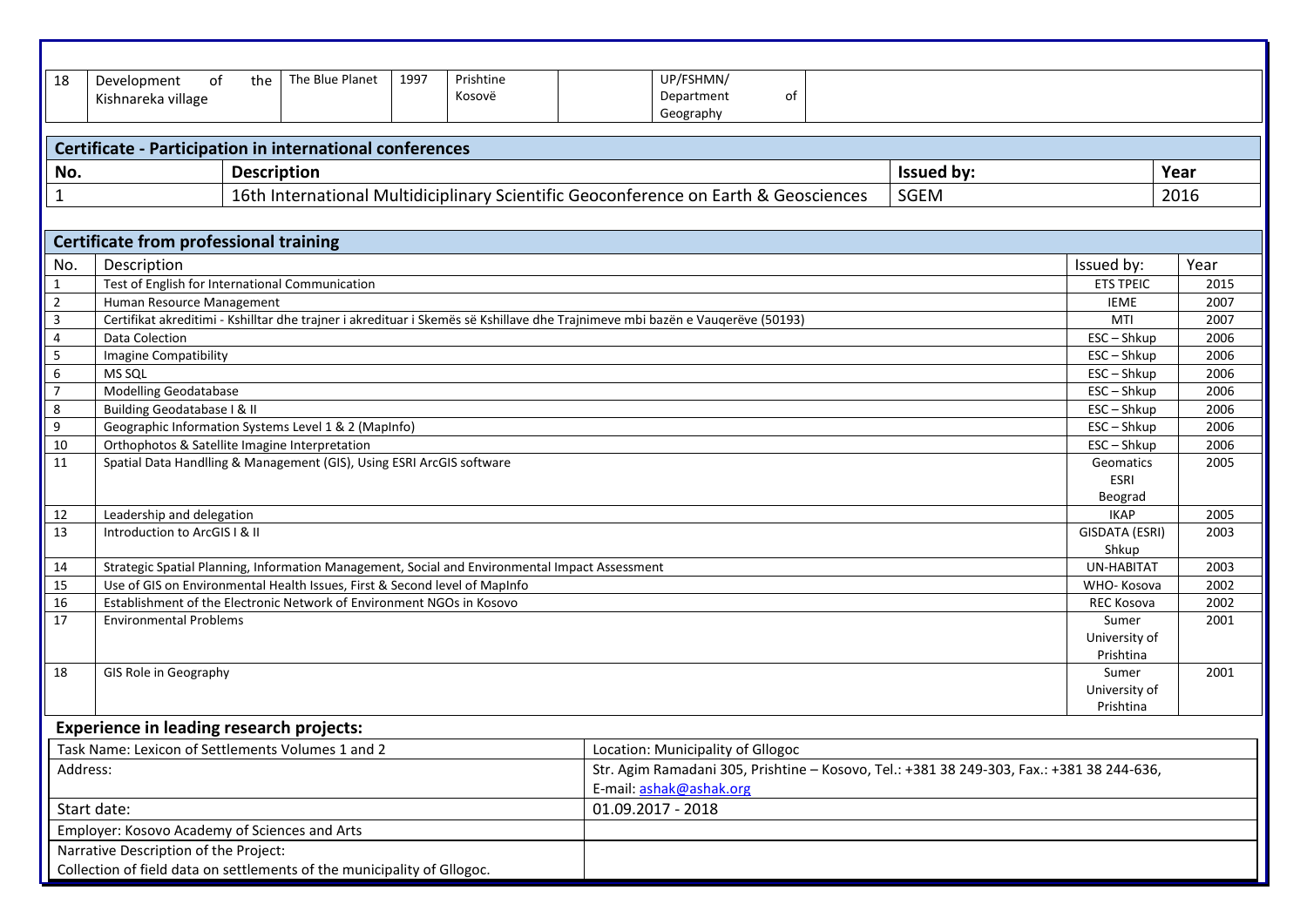| Prepare the paper for the Glogovac municipality settlements                                                                                                                                                                                                                                                                                                                                                                                                                                                                                                                                                                                                                                                                                                                                  |                                                                                           |  |  |
|----------------------------------------------------------------------------------------------------------------------------------------------------------------------------------------------------------------------------------------------------------------------------------------------------------------------------------------------------------------------------------------------------------------------------------------------------------------------------------------------------------------------------------------------------------------------------------------------------------------------------------------------------------------------------------------------------------------------------------------------------------------------------------------------|-------------------------------------------------------------------------------------------|--|--|
| Task Name: Territory Measurement of the Republic of Kosovo                                                                                                                                                                                                                                                                                                                                                                                                                                                                                                                                                                                                                                                                                                                                   | Location: Territory of the Republic of Kosovo.                                            |  |  |
| Address:                                                                                                                                                                                                                                                                                                                                                                                                                                                                                                                                                                                                                                                                                                                                                                                     | Str. Agim Ramadani 305, Prishtine - Kosovo, Tel.: +381 38 249-303, Fax.: +381 38 244-636, |  |  |
|                                                                                                                                                                                                                                                                                                                                                                                                                                                                                                                                                                                                                                                                                                                                                                                              | E-mail: ashak@ashak.org                                                                   |  |  |
| Start date:                                                                                                                                                                                                                                                                                                                                                                                                                                                                                                                                                                                                                                                                                                                                                                                  | 24.01.2017 deri 24.02.2017                                                                |  |  |
| Employer: Kosovo Academy of Sciences and Arts                                                                                                                                                                                                                                                                                                                                                                                                                                                                                                                                                                                                                                                                                                                                                |                                                                                           |  |  |
| Narrative Description of the Project:<br>Coordination of work in the collection of factual graphic data (cadastral data, topographic and thematic maps, statistical data and scientific data), from all institutions involved in<br>$\bullet$<br>the process.<br>Public presentation to explain all the details of the process<br>$\bullet$<br>Organization of public discussion and presentation of the final report of the commission<br>$\bullet$                                                                                                                                                                                                                                                                                                                                         |                                                                                           |  |  |
| Task Name: Collecting field data for statistical purposes                                                                                                                                                                                                                                                                                                                                                                                                                                                                                                                                                                                                                                                                                                                                    | Location: Enumeration areas in the territory of Kosovo.                                   |  |  |
| Customer name: Kosovo Agency of Statistics                                                                                                                                                                                                                                                                                                                                                                                                                                                                                                                                                                                                                                                                                                                                                   | Address: Str. Zenel Salihu Nr.4, 10 000 Prishtine, Republic of Kosova                     |  |  |
| Start date: (Jun 2012)<br>End date: (september 2018)                                                                                                                                                                                                                                                                                                                                                                                                                                                                                                                                                                                                                                                                                                                                         |                                                                                           |  |  |
| Employer: Date GISconsulting L.L.C.                                                                                                                                                                                                                                                                                                                                                                                                                                                                                                                                                                                                                                                                                                                                                          | <b>Position: Project Manager</b>                                                          |  |  |
| Narrative Description of the Project: Field meeting for all types of surveys conducted by the Kosovo Agency of Statistics.<br>The following surveys:<br>1. Labor Force Survey<br>2. Structural Business Survey<br>3. Business Register Update Survey<br>4. Agricultural Economics Survey<br>5. Energy Consumption Survey<br>6. Municipal Waste Survey<br>7. Industrial Waste Survey<br>8. Waste Landfill Survey<br>Description of the concrete services provided by your staff within the task:<br>• Training of the company's staff, equipping them with the necessary technical tools for conducting digital surveys in the field.<br>• Preparation of materials for work by guides<br>• Field work<br>· Digital data system<br>• Submission of data to KAS<br>• Drafting the final report |                                                                                           |  |  |
| Task name: Land consolidation for 12 cadastral zones of the municipality of                                                                                                                                                                                                                                                                                                                                                                                                                                                                                                                                                                                                                                                                                                                  | Location: Gjakova Municipalities                                                          |  |  |
| Gjakova, 2012-2014                                                                                                                                                                                                                                                                                                                                                                                                                                                                                                                                                                                                                                                                                                                                                                           |                                                                                           |  |  |
| Customer name: MBPZHR                                                                                                                                                                                                                                                                                                                                                                                                                                                                                                                                                                                                                                                                                                                                                                        | Addresd: 10 000 Prishtine, Republic of Kosova                                             |  |  |
| Employer: INTERSHPED sh.p.k.                                                                                                                                                                                                                                                                                                                                                                                                                                                                                                                                                                                                                                                                                                                                                                 | <b>Position: Project Manager</b>                                                          |  |  |
| Task Name: Labor Force Survey 2012 - 2014                                                                                                                                                                                                                                                                                                                                                                                                                                                                                                                                                                                                                                                                                                                                                    | Location: The enumeration areas in the territory of Kosovo.                               |  |  |
| Customer name: DFID/UNDP/ASK                                                                                                                                                                                                                                                                                                                                                                                                                                                                                                                                                                                                                                                                                                                                                                 | Address: str. Zenel Salihu Nr.4, 10 000 Prishtine, Republic of Kosovo                     |  |  |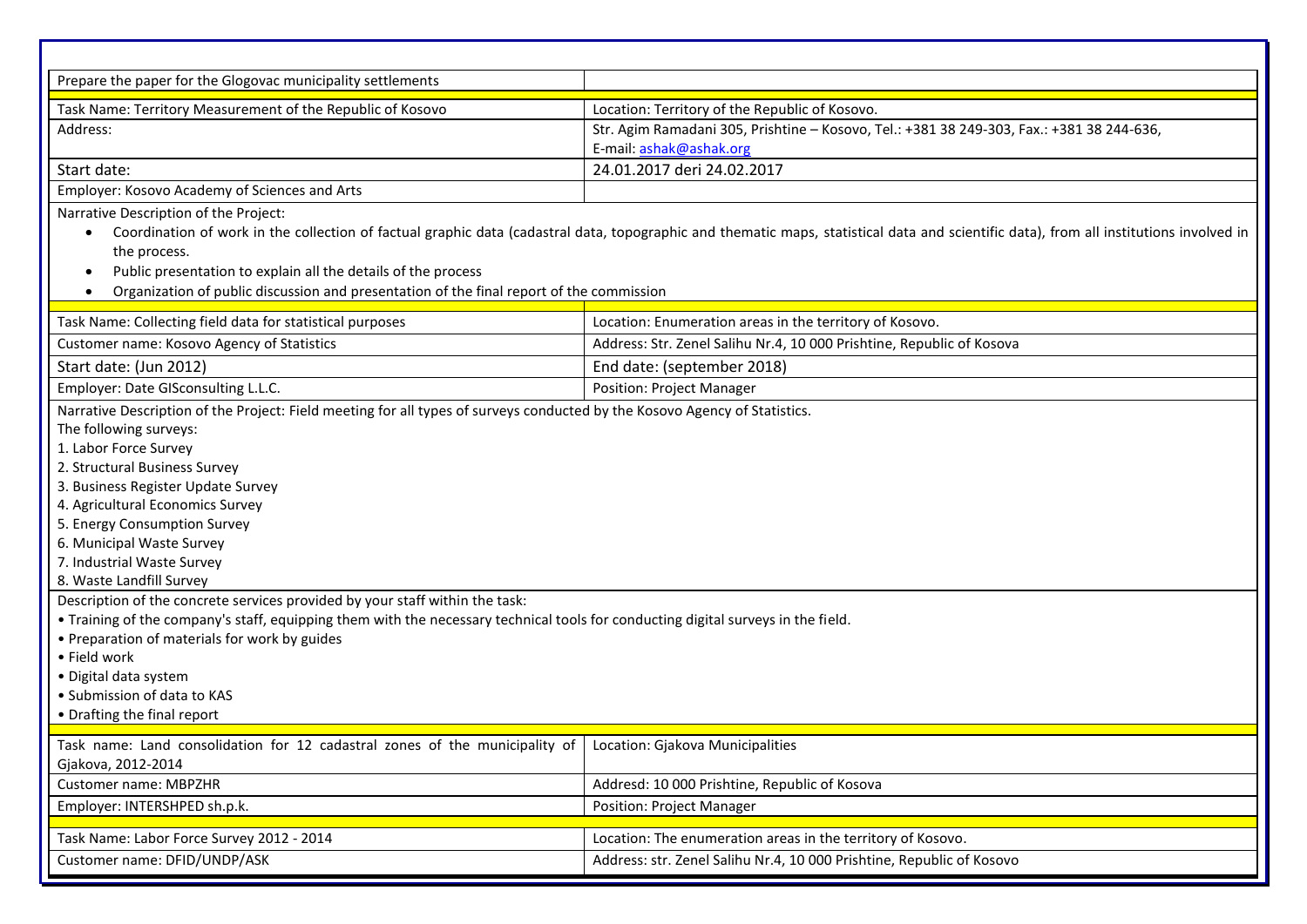Employer: Data GISconsulting Position: Project Manager

Narrative Description of the Project:

DFID has supported the Kosovo Statistical Office (ESK) since 2006. The first task was to support the ESK in creating the Master Sample; this was a joint project of the World Bank / DFID, to further support the drafting of the National Statistical Development Strategy (NSDI) and to support the implementation of the parts of the Action Plan of this strategy. Despite significant donor interventions in the KSF since 1999, the KSF continues to face limited capacity to carry out key activities, and this support will not only complement our previous support but also that of other donors, and will 'contribute to the sustainability of this process. In addition, the KSF has experienced major budget cuts in recent years, thus severely affecting the possibility of fulfilling its mandate. Frequent changes of ESK leadership have also negatively affected the work of ESK over the last two vears.

In 2010, DFID, among other donors, provided financial support for the census of Kosovo, which turned out to be successful and in line with international standards.

In August 2011, the KSF asked DFID for financial support for the implementation of the Labor Force Survey (LFS) as one of the main activities of the KSF. ESK has not been able to finance this survey since 2009, which has had a very negative impact on the accuracy and credibility of data for key data users, such as the Ministry of Labor and Social Welfare and other government departments, such as and leading international actors.

objective

The objective of this consultancy is to implement the collection of VET data using the CAPI / CATI method, in close cooperation with the VET team in the ESK and under their leadership, in order to achieve maximum quality of the result.

Description of the concrete services provided by your staff within the task:

- Training of the company's staff, equipping them with the necessary technical tools for conducting digital surveys in the field.
- Preparation of materials for work by work guides
- Field work
- Digital data system
- Submission of data to KAS
- Drafting the final report

**Task name: Development of municipal and urban development plan for municipalities: Shtime, Kaçanik, Podujevë and Rahovec**

| Employer: 2009, 2010, 2011, 2012, 2013 | Data GISconsulting                                                       |
|----------------------------------------|--------------------------------------------------------------------------|
| Position: Project Manager              | Field: Traffic and use of the territory to the road infrastructure needs |

Narrative Description of the Project:

The drafting of the municipal and urban development plan aims to determine the spatial and socio-economic developments for the future of the municipality. The project envisages the developments for 10 years, where at the beginning the whole existing situation in the territory of the municipality is described, and the situation is assessed by identifying the main challenges of development, advantages, weaknesses, opportunities and risks. The profile is realized in four thematic areas: Population and social development, economic development, environment and land use and infrastructure. The whole project is implemented in five phases: Profile and assessment of the existing situation, Vision, Principles and goals, Spatial development framework, development strategy and implementation provisions.

Description of the concrete services provided by your staff within the task:

1. Collecting data from various government and other institutions as well as field data by researching in various areas of spatial development. During the field work, each settlement of the municipality was visited and various measurements were made with GPS for important objects for the realization of the project.

- 2. Data analysis and drafting of the profile document and assessment of the existing situation.
- 3. Public discussion about the document in the 5 phases of the plan
- 4. Continuous consultations with experts in various fields during all phases of the project.
- 5. Preparation of the final document of the municipal development plan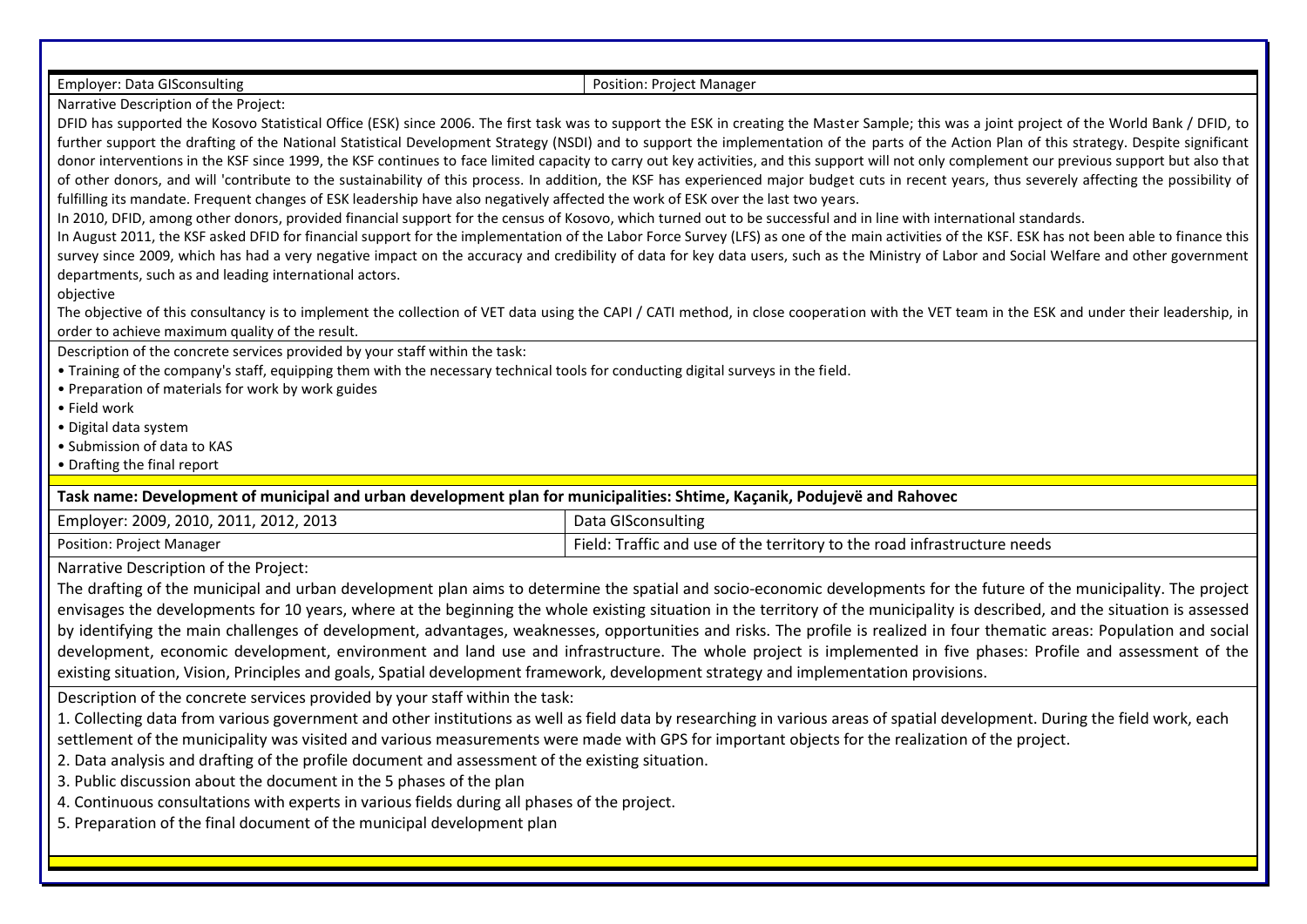| Task Name: Research on the interests and attitudes of young people in the<br>development of their professional career in agriculture                                                                                                                                                                                                                                                                                                                                                                                                                                                                                                                                                    | The research has a wide range in Kosovo: Prishtina, Gjilan, Ferizaj, Peja, Viti, Vushtrri, Gjakova and Lipjan,<br>covering schools with a large number of students in all agricultural profiles. |  |  |
|-----------------------------------------------------------------------------------------------------------------------------------------------------------------------------------------------------------------------------------------------------------------------------------------------------------------------------------------------------------------------------------------------------------------------------------------------------------------------------------------------------------------------------------------------------------------------------------------------------------------------------------------------------------------------------------------|--------------------------------------------------------------------------------------------------------------------------------------------------------------------------------------------------|--|--|
| Customer name: MASHT/DANIDA                                                                                                                                                                                                                                                                                                                                                                                                                                                                                                                                                                                                                                                             | Address: Prishtine, MASHT building                                                                                                                                                               |  |  |
| <b>Employer: Data GISconsulting</b>                                                                                                                                                                                                                                                                                                                                                                                                                                                                                                                                                                                                                                                     | <b>Position: Project Manager</b>                                                                                                                                                                 |  |  |
| Narrative Description of the Project:<br>Through this project, research has been done on the interests, opinions and attitudes of young people in the development of their professional career in agriculture. This research was<br>conducted with students who have completed vocational high school of agriculture. The research specifically emphasizes the degree of interest of young people to develop their careers in<br>one of the fields of agriculture, either through attending tertiary / university courses or, through the development of skills through employment, self-employment in agribusiness or fields of<br>other agriculture in the form of lifelong learning. |                                                                                                                                                                                                  |  |  |
| Description of the concrete services provided by your staff within the task:<br>1. Collection of basic information for the organization of field work (Contact with relevant schools, collection of student lists with their contacts by schools, determination of the sample for<br>research and organization of field work).<br>2. Preparation of questionnaires according to the design task - approved by the MEST / Danida office<br>3. Survey of students who have completed vocational secondary education in the respective schools of agriculture<br>4. Systematization and analysis of data from the survey<br>5. Final report on the research results                        |                                                                                                                                                                                                  |  |  |
| Task Name: Researching young people about their entry into the job<br>market                                                                                                                                                                                                                                                                                                                                                                                                                                                                                                                                                                                                            | Location: Pristina, Prizren and Ferizaj Municipalities                                                                                                                                           |  |  |
| Customer name: GOPA Worldwide consultant                                                                                                                                                                                                                                                                                                                                                                                                                                                                                                                                                                                                                                                | Adresa: Germany, Hindenburgring 18, 61348 Bad Homburg,<br>SOK office in Kosovo                                                                                                                   |  |  |
| Employer: Data GISconsulting                                                                                                                                                                                                                                                                                                                                                                                                                                                                                                                                                                                                                                                            | <b>Position: Project Manager</b>                                                                                                                                                                 |  |  |
| Narrative Description of the Project:<br>The research aims to assess the situation of young people entering the labor market in Kosovo, as well as the problems they face. The project was implemented in three<br>municipalities of Kosovo (Pristina, Prizren and Ferizaj) with a total of 300 questionnaires. This project has served as a pilot in order to discuss all the difficulties, problems,<br>shortcomings and possible anomalies of the questionnaire, as a preparation to create the best possible basis for conducting the initial survey with a consistent reliability for<br>years. in.                                                                                |                                                                                                                                                                                                  |  |  |
| The research was conducted through two questionnaires, one was classifier and the other individual, where the respondent had to answer the questionnaire by carefully<br>following the flow of questions by the surveyor.                                                                                                                                                                                                                                                                                                                                                                                                                                                               |                                                                                                                                                                                                  |  |  |
| Description of the concrete services provided by your staff within the task:<br>1. Collection and preparation of material as well as translation into Albanian from English<br>2. Training of survey staff<br>3. Field work with the implementation of surveys<br>4. Preparation of the data entry application (SOFTwARE)<br>5. Systematization of data and their analysis through the SPSS application<br>6. Recommendations for further research                                                                                                                                                                                                                                      |                                                                                                                                                                                                  |  |  |
| 7. Final report for the realization of the project                                                                                                                                                                                                                                                                                                                                                                                                                                                                                                                                                                                                                                      |                                                                                                                                                                                                  |  |  |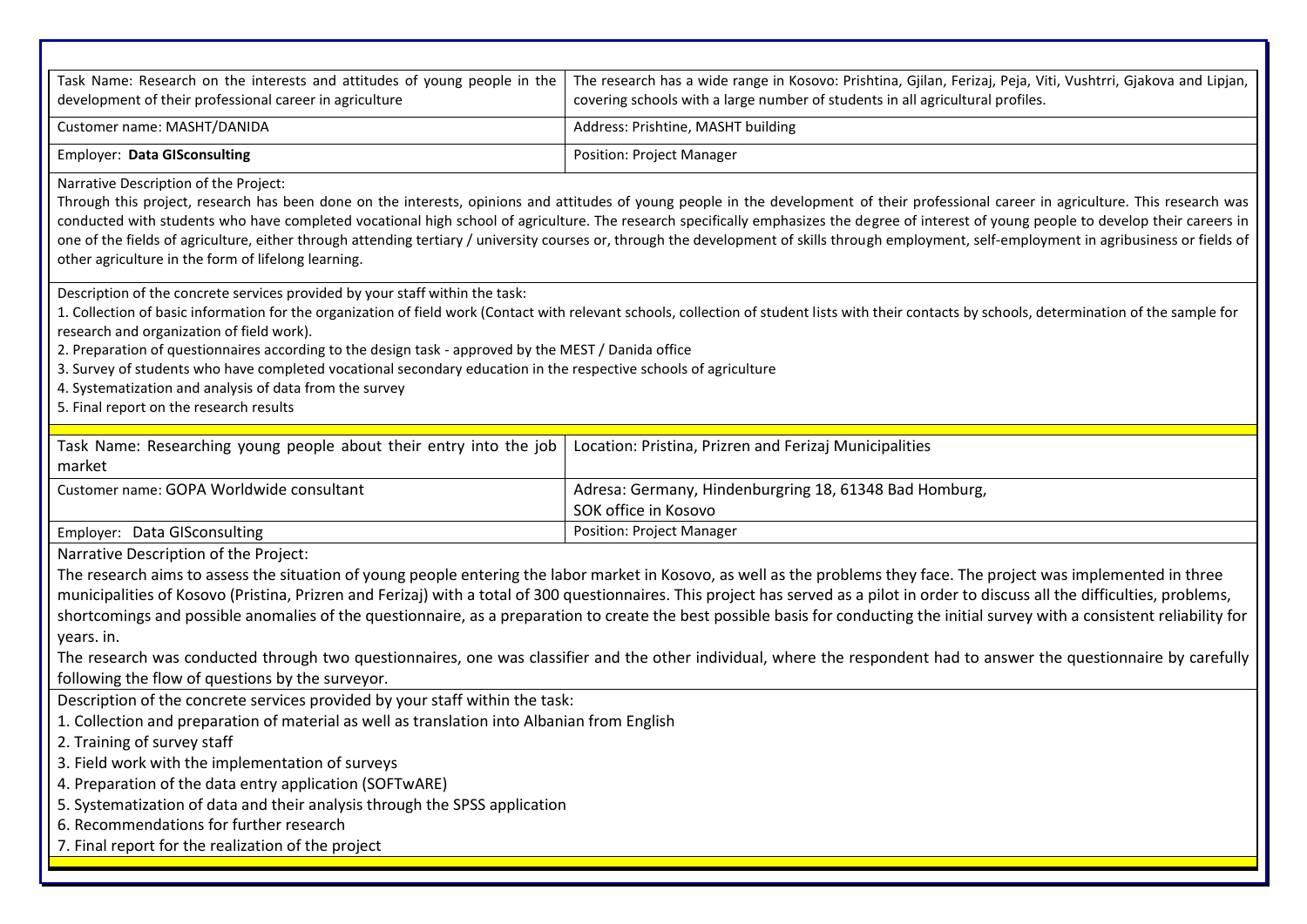| Task Name: Research on labor costs                                                                                                                                                                                                                                                                                                                                                                                                                                                                                                                                                                                                                                                                              | Location: Kosovo - The 18 municipalities of Kosovo (Dragash, Gjilan, Istog, Kaçanik, Klina, Lipjan,<br>Malisevo, Obilic, Peja, Podujevo, Pristina, Prizren, Rahovec, Shtime and Ferizaj Suharekë |  |  |
|-----------------------------------------------------------------------------------------------------------------------------------------------------------------------------------------------------------------------------------------------------------------------------------------------------------------------------------------------------------------------------------------------------------------------------------------------------------------------------------------------------------------------------------------------------------------------------------------------------------------------------------------------------------------------------------------------------------------|--------------------------------------------------------------------------------------------------------------------------------------------------------------------------------------------------|--|--|
| Customer name: GOPA Worldwide consultant                                                                                                                                                                                                                                                                                                                                                                                                                                                                                                                                                                                                                                                                        |                                                                                                                                                                                                  |  |  |
| Adresa: Germany, Hindenburgring 18, 61348 Bad Homburg,<br>SOK office in Kosovo - office nr. 9                                                                                                                                                                                                                                                                                                                                                                                                                                                                                                                                                                                                                   |                                                                                                                                                                                                  |  |  |
| Employer: Data GISconsulting                                                                                                                                                                                                                                                                                                                                                                                                                                                                                                                                                                                                                                                                                    | <b>Position: Project Manager</b>                                                                                                                                                                 |  |  |
| Narrative Description of the Project:<br>The purpose of the research was to estimate the cost of labor in enterprises of different profiles, respectively in the four main pillars of enterprise activities: the general<br>number of employees, the actual number of working hours, the number of hours paid by the employer and the cost of the employer's work.<br>The project has been implemented in a total of 18 municipalities in which 110 companies of different profiles have been researched.<br>The research was conducted through a questionnaire divided into 6 parts with relevant notes according to the areas defined as the purpose of the research.                                         |                                                                                                                                                                                                  |  |  |
| Description of the concrete services provided by your staff within the task:<br>1. Collection and preparation of material as well as translation into Albanian from English<br>2. Training of survey staff<br>3. Field work with the implementation of surveys<br>4. Preparation of the data entry application (SOFTËARE)<br>5. Systematization of data and their analysis through the SPSS application<br>6. Recommendations for further research<br>7. Final report for the realization of the project                                                                                                                                                                                                        |                                                                                                                                                                                                  |  |  |
| Task name: Spatial and socio-economic research of business facilities in<br>Kosovo                                                                                                                                                                                                                                                                                                                                                                                                                                                                                                                                                                                                                              | Location: Territory of Kosovo                                                                                                                                                                    |  |  |
| Customer name: Sh.p.k. Albi Commerce                                                                                                                                                                                                                                                                                                                                                                                                                                                                                                                                                                                                                                                                            | Address: Veterrik, 10000 Prishtine, Kosovo                                                                                                                                                       |  |  |
| Start date (05/09.2009):                                                                                                                                                                                                                                                                                                                                                                                                                                                                                                                                                                                                                                                                                        | End date (05.12.2009):                                                                                                                                                                           |  |  |
| Employer: Data GISconsulting                                                                                                                                                                                                                                                                                                                                                                                                                                                                                                                                                                                                                                                                                    | <b>Position: Project Manager</b>                                                                                                                                                                 |  |  |
| Narrative Description of the Project:<br>Through this project, data collection for all business facilities in Kosovo according to municipalities has been carried out. The project has spread throughout the territory of<br>Kosovo, with the exception of the municipalities: Zvecan, Leposavic and Zubin Potok. Data were collected for both urban and rural areas of Kosovo. The objects were<br>initially identified on the orthoses and also completed the forms that were prepared with questions at the request of the contracting authority. All data collected during<br>fieldwork are arranged digitally in the appropriate and very functional application which has been prepared for this purpose. |                                                                                                                                                                                                  |  |  |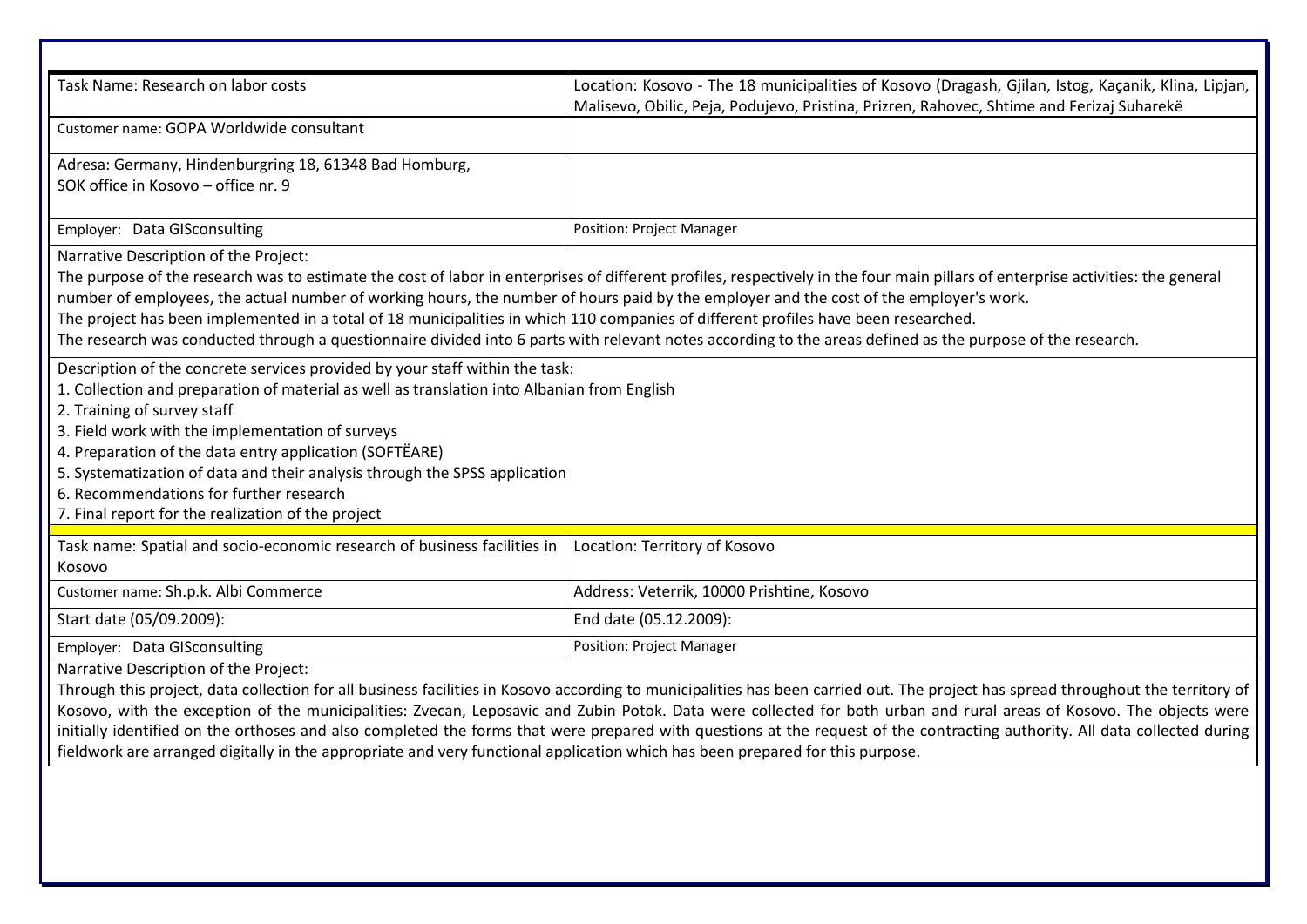| Description of the concrete services provided by your staff within the task:                                                                                                                                                                                                                                                                                                                                                                                                                                                                                                                                                                                                                                                                                                                                                                                                                                                                                                                                                                                                                                                                                                                                                                |                                                                                                |  |  |
|---------------------------------------------------------------------------------------------------------------------------------------------------------------------------------------------------------------------------------------------------------------------------------------------------------------------------------------------------------------------------------------------------------------------------------------------------------------------------------------------------------------------------------------------------------------------------------------------------------------------------------------------------------------------------------------------------------------------------------------------------------------------------------------------------------------------------------------------------------------------------------------------------------------------------------------------------------------------------------------------------------------------------------------------------------------------------------------------------------------------------------------------------------------------------------------------------------------------------------------------|------------------------------------------------------------------------------------------------|--|--|
| 1. Preparation of a questionnaire for business registration                                                                                                                                                                                                                                                                                                                                                                                                                                                                                                                                                                                                                                                                                                                                                                                                                                                                                                                                                                                                                                                                                                                                                                                 |                                                                                                |  |  |
| 2. Training of respondents to complete the questionnaire                                                                                                                                                                                                                                                                                                                                                                                                                                                                                                                                                                                                                                                                                                                                                                                                                                                                                                                                                                                                                                                                                                                                                                                    |                                                                                                |  |  |
| 3. Organization of field teams by municipalities and settlements                                                                                                                                                                                                                                                                                                                                                                                                                                                                                                                                                                                                                                                                                                                                                                                                                                                                                                                                                                                                                                                                                                                                                                            |                                                                                                |  |  |
| 4. Supervision and control of data during the project implementation                                                                                                                                                                                                                                                                                                                                                                                                                                                                                                                                                                                                                                                                                                                                                                                                                                                                                                                                                                                                                                                                                                                                                                        |                                                                                                |  |  |
| 5. Preparation of the data entry application (DATA ENTRY)                                                                                                                                                                                                                                                                                                                                                                                                                                                                                                                                                                                                                                                                                                                                                                                                                                                                                                                                                                                                                                                                                                                                                                                   |                                                                                                |  |  |
| 6. Systematization and data analysis                                                                                                                                                                                                                                                                                                                                                                                                                                                                                                                                                                                                                                                                                                                                                                                                                                                                                                                                                                                                                                                                                                                                                                                                        |                                                                                                |  |  |
| 7. Preparation of the final report with the results from the research                                                                                                                                                                                                                                                                                                                                                                                                                                                                                                                                                                                                                                                                                                                                                                                                                                                                                                                                                                                                                                                                                                                                                                       |                                                                                                |  |  |
| Task name:                                                                                                                                                                                                                                                                                                                                                                                                                                                                                                                                                                                                                                                                                                                                                                                                                                                                                                                                                                                                                                                                                                                                                                                                                                  | The update address system in the Central Civil Registry (Ferizaj municipality)                 |  |  |
| Customer name:                                                                                                                                                                                                                                                                                                                                                                                                                                                                                                                                                                                                                                                                                                                                                                                                                                                                                                                                                                                                                                                                                                                                                                                                                              | USAID Kosovo / Municipality of Ferizaj / Kosovo Government                                     |  |  |
| Start date                                                                                                                                                                                                                                                                                                                                                                                                                                                                                                                                                                                                                                                                                                                                                                                                                                                                                                                                                                                                                                                                                                                                                                                                                                  | 2008                                                                                           |  |  |
| Employer:                                                                                                                                                                                                                                                                                                                                                                                                                                                                                                                                                                                                                                                                                                                                                                                                                                                                                                                                                                                                                                                                                                                                                                                                                                   | <b>USAID Kosova</b>                                                                            |  |  |
| Narrative Description of Project: update Address System in the Central Civil Registry (Ferizaj municipality)                                                                                                                                                                                                                                                                                                                                                                                                                                                                                                                                                                                                                                                                                                                                                                                                                                                                                                                                                                                                                                                                                                                                |                                                                                                |  |  |
| Description of the concrete services provided by your staff within the task:<br>1. Digitization of objects from the basis of orthophotos 2004<br>2. Preparation of maps for field work<br>3. Evidence of addresses for business and individual facilities in the municipality of Ferizaj<br>4. Creating a GIS database                                                                                                                                                                                                                                                                                                                                                                                                                                                                                                                                                                                                                                                                                                                                                                                                                                                                                                                      |                                                                                                |  |  |
| Task name: Measurement of interior spaces in the facilities of the<br>University of Prishtina                                                                                                                                                                                                                                                                                                                                                                                                                                                                                                                                                                                                                                                                                                                                                                                                                                                                                                                                                                                                                                                                                                                                               | Location: University Campus (Prishtinë, Prizren, Gjilan, Ferizaj, Pejë, Gjakovë dhe Mitrovicë) |  |  |
| Customer name: University of Prishtina                                                                                                                                                                                                                                                                                                                                                                                                                                                                                                                                                                                                                                                                                                                                                                                                                                                                                                                                                                                                                                                                                                                                                                                                      | Address: Str. Nënë Tereza p.n. Tel. 244-183, Fax: 244 187                                      |  |  |
| Start date (20/10/2006):                                                                                                                                                                                                                                                                                                                                                                                                                                                                                                                                                                                                                                                                                                                                                                                                                                                                                                                                                                                                                                                                                                                                                                                                                    | End date (20/11/2006):                                                                         |  |  |
| <b>Position: Project Manager</b><br>Employer: Data GISconsulting                                                                                                                                                                                                                                                                                                                                                                                                                                                                                                                                                                                                                                                                                                                                                                                                                                                                                                                                                                                                                                                                                                                                                                            |                                                                                                |  |  |
| Narrative Description of the Project:<br>Through this project, all internal university spaces of the University of Prishtina were measured, including university facilities in other regional centers of Kosovo such as:<br>Prizren, Ferizaj, Gjilan, Peja, Gjakova and Mitrovica. The premises of the university facilities of all facilities in Prishtina and other centers of Kosovo were of interest to the<br>Rectorate of the University of Prishtina. Through this project, the entire interior space was measured according to the faculties separately, where the total spaces of all<br>objects were given as well as the specific spaces of each object giving the results according to their existing division: Corridors, classrooms, cabinets, etc. All data are also<br>given according to the floors of the building. All measurements were made directly by visiting all these objects. At the end of the project, a report was prepared for the<br>completion of the project for the Rectorate of the University of Prishtina and the database was provided in digital form.<br>Description of the concrete services provided by your staff within the task:<br>1. Providing equipment for measuring the space of objects |                                                                                                |  |  |

- 2. Organizing fieldwork
- 3. Measurement of interior spaces of university buildings
- 4. Data system and
- 5. Drafting the final report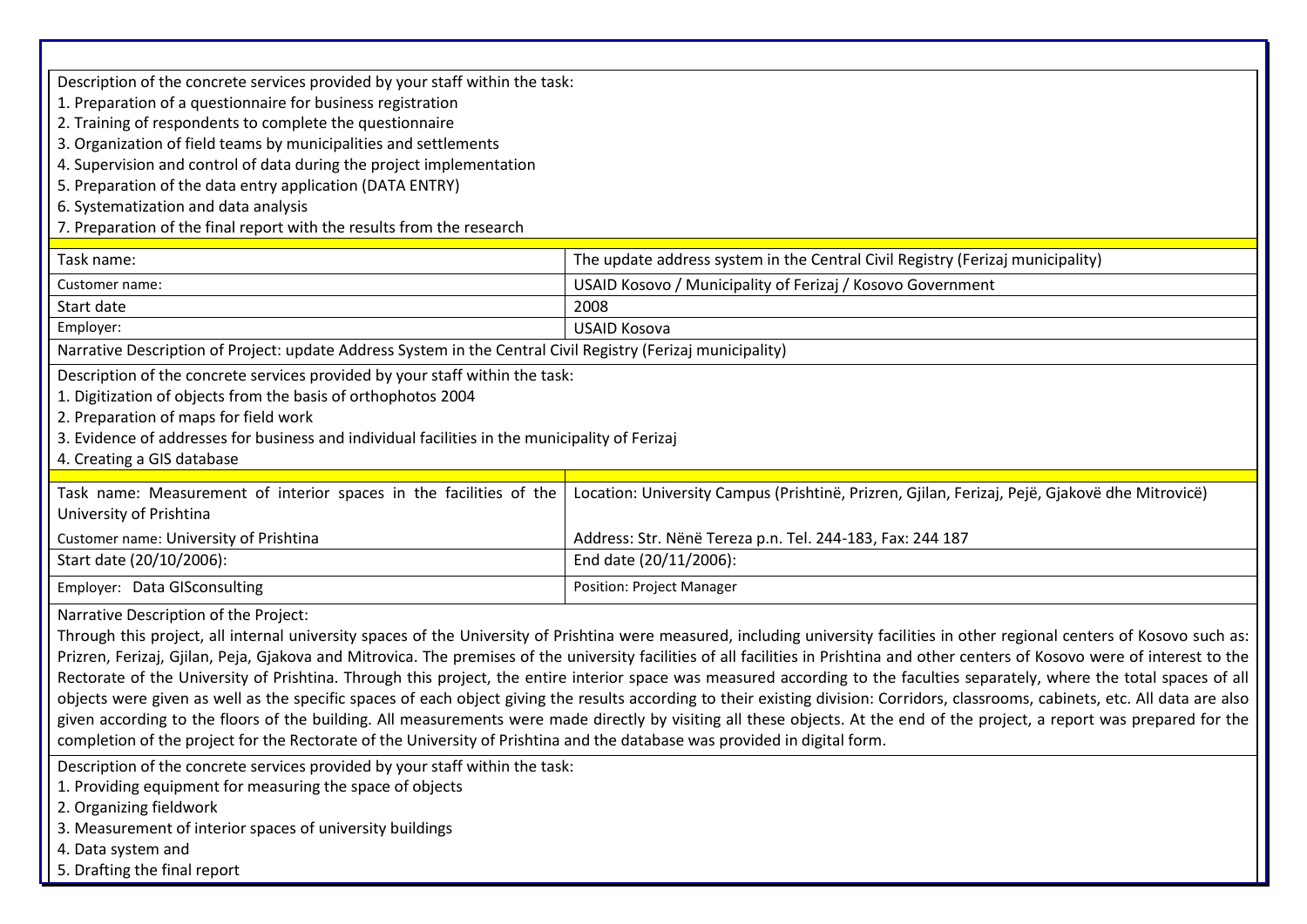| Task name:                                                                                                                                                                                          | GIS Application, in population census, households and Housing                                                                                                             |  |  |
|-----------------------------------------------------------------------------------------------------------------------------------------------------------------------------------------------------|---------------------------------------------------------------------------------------------------------------------------------------------------------------------------|--|--|
| Customer name:                                                                                                                                                                                      | <b>Statistical Office of Kosovo</b>                                                                                                                                       |  |  |
| Start date                                                                                                                                                                                          | 2005/2007                                                                                                                                                                 |  |  |
| Employer:                                                                                                                                                                                           | Ministry of Public Services / Statistical Office of Kosovo                                                                                                                |  |  |
| Narrative Description of the Project:<br>Preparation of vector and cartographic data for Population Registration                                                                                    |                                                                                                                                                                           |  |  |
| Description of the concrete services provided by your staff within the task:<br>1. Digitization of objects from the orthophoto maps (y.2004)<br>2. Preparation of rural and urban enumeration areas |                                                                                                                                                                           |  |  |
| Task name: Re-survey of all real estate properties in Kosova, for tax<br>reasons / SECOND PHASE                                                                                                     | Location: Kosovo - all real estate properties in Kosovo                                                                                                                   |  |  |
| Customer name: Ministry of Economy and Finance                                                                                                                                                      |                                                                                                                                                                           |  |  |
| <b>Address: Government Building</b>                                                                                                                                                                 |                                                                                                                                                                           |  |  |
| Start date (28/05/2010)                                                                                                                                                                             | End date (30/03/2012)                                                                                                                                                     |  |  |
| Employer: Data GISconsulting                                                                                                                                                                        | <b>Position: Project Manager</b>                                                                                                                                          |  |  |
| Narrative Description of the Project:                                                                                                                                                               |                                                                                                                                                                           |  |  |
|                                                                                                                                                                                                     | Through this project, all real estate properties in Kosovo are being surveyed again. During the implementation of this project, the company has engaged about 40          |  |  |
|                                                                                                                                                                                                     | respondents who are equipped with sophisticated tools from the Ministry of Economy and Finance to register all properties in Kosovo. The company's respondents will visit |  |  |
| all properties in all municipalities of Kosovo and in every settlement of Kosovo. This data will be collected by the company and sent to the Ministry. The purpose of this                          |                                                                                                                                                                           |  |  |
| project is to create a database for the ministry on the size of properties in Kosovo, their type and characteristics, data that will serve this Ministry for the assessment of                      |                                                                                                                                                                           |  |  |
| properties, assets and their characteristics for tax purposes.                                                                                                                                      |                                                                                                                                                                           |  |  |
| Description of the concrete services provided by your staff within the task:                                                                                                                        |                                                                                                                                                                           |  |  |
| 1. Training of company staff, equipping the company with PANTOP for field work                                                                                                                      |                                                                                                                                                                           |  |  |
| 2. Preparation of materials for work by work guides                                                                                                                                                 |                                                                                                                                                                           |  |  |
| 3. Field work                                                                                                                                                                                       |                                                                                                                                                                           |  |  |
| 4. Data quality control system                                                                                                                                                                      |                                                                                                                                                                           |  |  |
| 5. Digital data system                                                                                                                                                                              |                                                                                                                                                                           |  |  |
| 6. Submission of data to MEF                                                                                                                                                                        |                                                                                                                                                                           |  |  |
| 7. Drafting the final report                                                                                                                                                                        |                                                                                                                                                                           |  |  |
| Participation in conference panels and international scientific lectures:                                                                                                                           |                                                                                                                                                                           |  |  |

- 1. Summer School Information Systems, 8th INTERNATIONAL SUMMER ACADEMY, UBT, Prishtina 5 July 2019
- 2. Panel II Cross-Border Spaces, Dynamics and Challenges, Albania, Gjirokastra, FHF-FGJGJ, 8-10 December 2017
- 3. Panel I Migration and Sources of Territory (Albania, Tirana, FHF, room 210), December 9, 2016
- 4. International Conference GIS Applications in Albania (Tirana, 2001)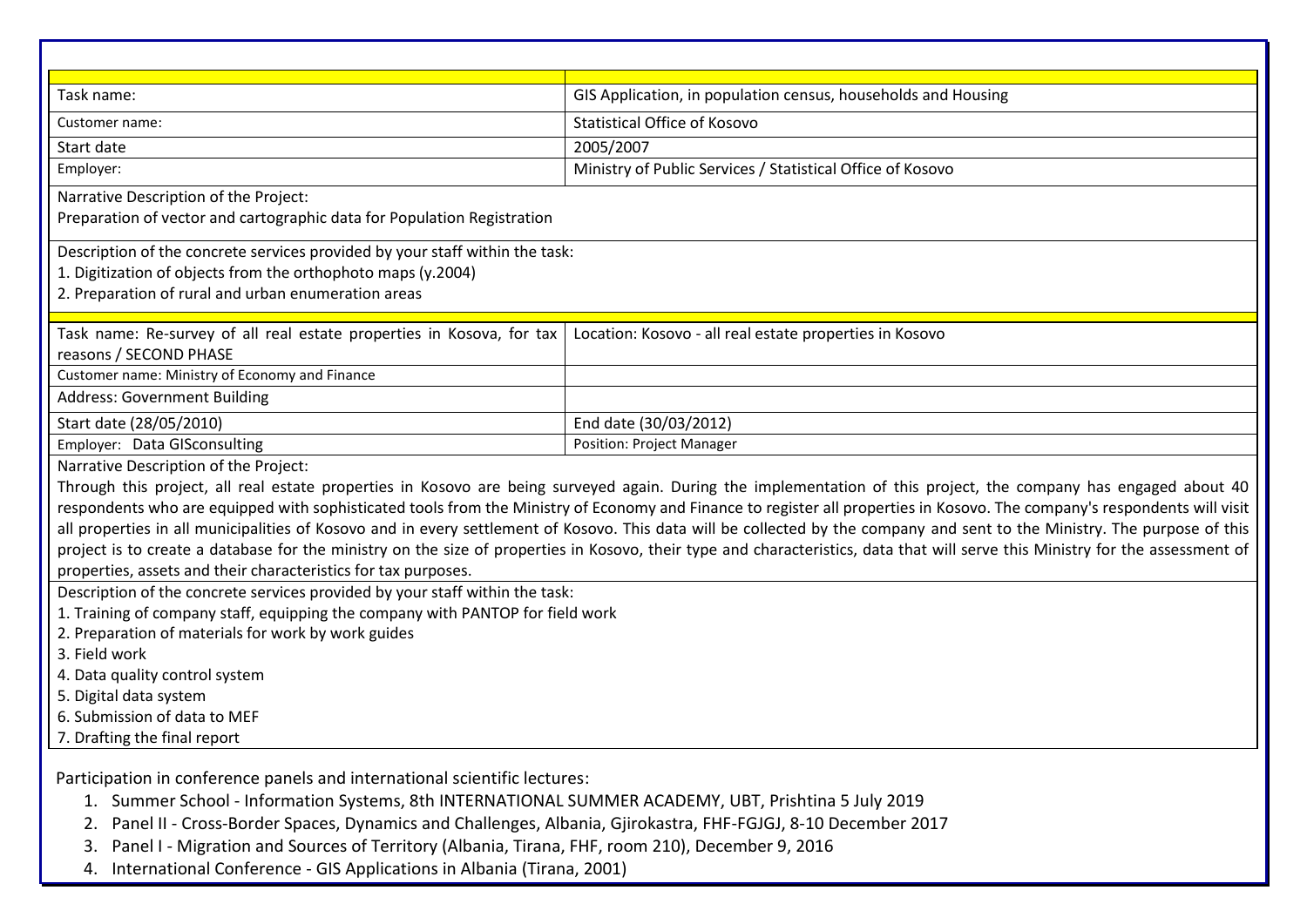| Field data collection research (Total surveys = 259204) |                |                |  |
|---------------------------------------------------------|----------------|----------------|--|
| <b>Year 2012</b>                                        |                |                |  |
|                                                         | Number of      | Implementation |  |
| Description                                             | Questionnaires | Period         |  |
| Labor Force Survey (CAPI)                               | 1600           | 01, 2012       |  |
| Labor Force Survey (CAPI)                               | 1600           | 02, 2012       |  |
| Labor Force Survey (CAPI)                               | 1600           | 03, 2012       |  |
| Labor Force Survey (CAPI)                               | 1600           | 04, 2012       |  |
| Labor Force Survey (CAPI)                               | 1600           | 05, 2012       |  |
| Labor Force Survey (CAPI)                               | 1600           | 06, 2012       |  |
| Labor Force Survey (CAPI)                               | 1600           | 07, 2012       |  |
| Labor Force Survey (CAPI)                               | 1600           | 08, 2012       |  |
| AMI & AMI Waste Survey                                  | 639            | 08, 2012       |  |
| <b>Structural Survey of Enterprises</b>                 | 1082           | 08-09, 2012    |  |
| NACE REV2 Pilot survey (CAPI)                           | 300            | 10, 2012       |  |
| Labor Force Survey (CAPI)                               | 1600           | 10, 2012       |  |
| NACE REV2 (CAPI)                                        | 3158           | 10, 2012       |  |
| <b>Municipal Waste Survey</b>                           | 42             | 11, 2012       |  |
| Labor Force Survey (CAPI)                               | 1600           | 11, 2012       |  |
| Survey of Agricultural Housing Economies                | 4283           | 11, 2012       |  |
| NACE REV2 (CAPI)                                        | 9700           | 11, 2012       |  |
| NACE REV2 (CAPI)                                        | 1728           | 11, 2012       |  |
| Labor Force Survey (CAPI)                               | 1600           | 12, 2012       |  |
| Total                                                   | 36932          |                |  |
| 2013                                                    |                |                |  |
|                                                         | Number of      | Implementation |  |
| Description                                             | Questionnaires | Period         |  |
| Labor Force Survey (CAPI)                               | 1600           | 01, 2013       |  |
| NACE REV2 (CAPI)                                        | 1677           | 01, 2013       |  |
| Labor Force Survey (CAPI)                               | 1600           | 02,2013        |  |
| Labor Force Survey (CAPI)                               | 1600           | 03, 2013       |  |
| Labor Force Survey (CAPI)                               | 1600           | 04, 2013       |  |
| NACE REV2 (CAPI)                                        | 1000           | 04, 2013       |  |
| Labor Force Survey (CAPI)                               | 1600           | 05, 2013       |  |
| NACE REV2 (CAPI)                                        | 6405           | 05, 2013       |  |
| Labor Force Survey (CAPI)                               | 1600           | 06, 2013       |  |
| NACE REV2 (CAPI)                                        | 6405           | 06, 2013       |  |
| <b>Structural Survey of Enterprises</b>                 | 1552           | 06, 2013       |  |
| Labor Force Survey (CAPI)                               | 1600           | 06, 2013       |  |
| <b>Structural Survey of Enterprises</b>                 | 187            | 07, 2013       |  |
| Quarterly Survey from Retail Activities - STS           | 328            | 08, 2013       |  |
| <b>AMI Waste Survey</b>                                 | 718            | 08, 2013       |  |
| Quarterly Survey of Retail Activities - STS (CAPI)      | 448            | 08, 2013       |  |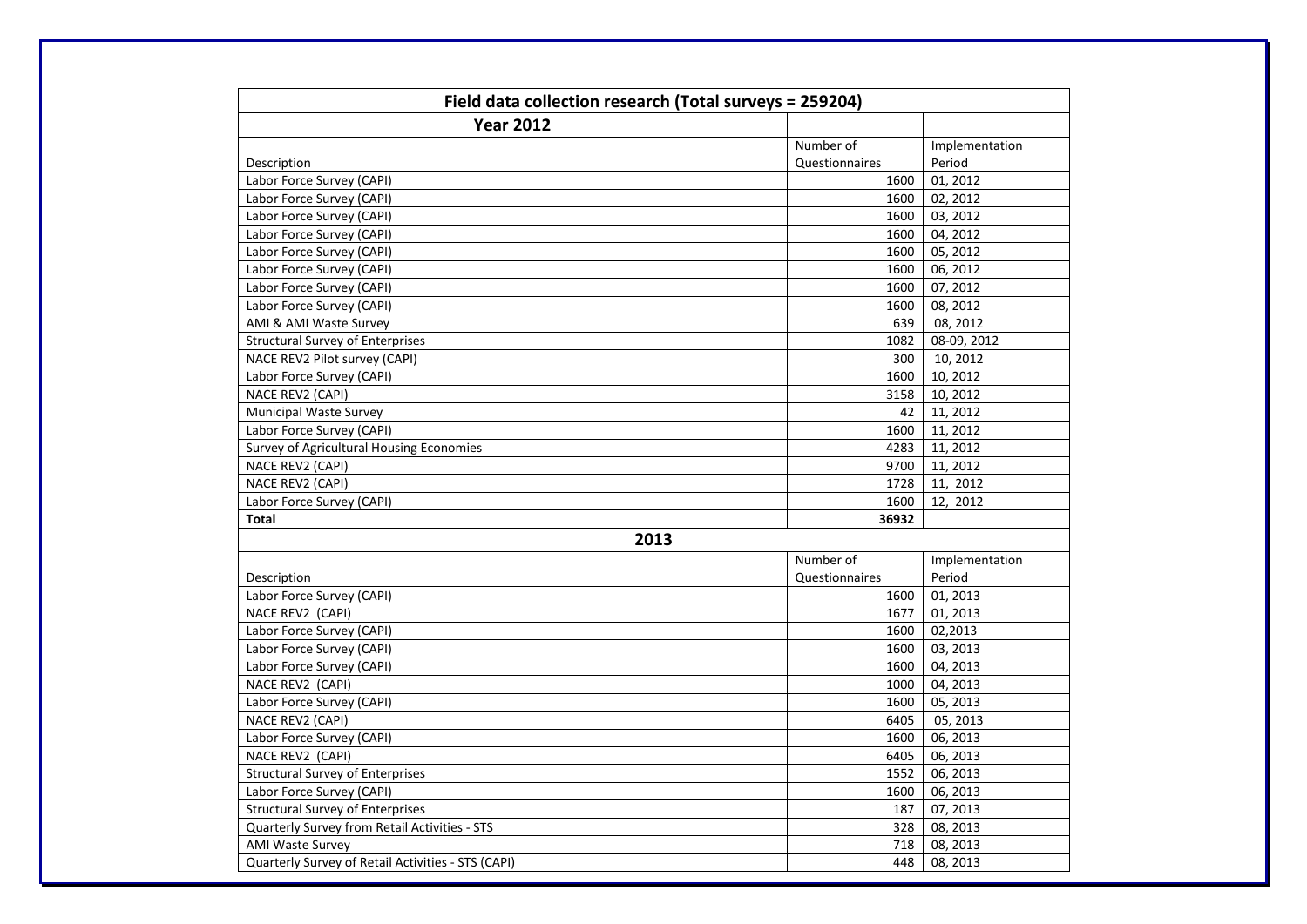| Labor Force Survey (CAPI)                     | 1600           | $08 - 09, 2013$ |
|-----------------------------------------------|----------------|-----------------|
| <b>AMK Municipal Waste Survey</b>             | 44             | 09, 2013        |
| Update of enumeration areas (CATI)            | 47471          | 10-11, 2013     |
| Survey of Agricultural Households             | 4377           | $11 - 12, 2013$ |
| Labor Force Survey (CAPI)                     | 1600           | 10-11, 2013     |
| <b>Total</b>                                  | 80135          |                 |
| 2014                                          |                |                 |
|                                               | Number of      | Implementation  |
| Description                                   | Questionnaires | Period          |
| Quarterly Survey from Retail Activities - STS | 328            | 01, 2014        |
| NACE REV2 (CAPI)                              | 1586           | $01 - 02, 2014$ |
| Labor Force Survey (CAPI)                     | 950            | 01, 2014        |
| Labor Force Survey (CAPI)                     | 1179           | 02,y 2014       |
| Quarterly Survey from Retail Activities - STS | 339            | 02, 2014        |
| Labor Force Survey (CAPI)                     | 1518           | 03, 2014        |
| Labor Force Survey (CAPI)                     | 1184           | 04, 2014        |
| Labor Force Survey (CAPI)                     | 1283           | 05, 2014        |
| Labor Force Survey (CAPI)                     | 1410           | 06, 2014        |
| Labor Force Survey (CAPI)                     | 1298           | 07, 2014        |
| Quarterly Survey from Retail Activities - STS | 340            | 07, 2014        |
| Labor Force Survey (CAPI)                     | 1253           | 08, 2014        |
| <b>Structural Survey of Enterprises</b>       | 2176           | 09, 2014        |
| Labor Force Survey (CAPI)                     | 1404           | 09, 2014        |
| Labor Force Survey (CAPI)                     | 1245           | 10, 2014        |
| Industrial Waste Survey (CAPI)                | 559            | 10, 2014        |
| <b>AMK Municipal Waste Survey</b>             | 43             | 10, 2014        |
| Labor Force Survey (CAPI)                     | 1256           | 11, 2014        |
| Municipal Waste Survey AMK CAPI Minorities)   | 33             | 11, 2014        |
| Consulting services                           | 150            | 11, 2014        |
| <b>Business Registry Update Survey (CAPI)</b> | 6983           | 11, 2014        |
| Labor Force Survey (CAPI)                     | 1381           | 12, 2014        |
| <b>Total</b>                                  | 17620          |                 |
| 2015                                          |                |                 |
|                                               | Number of      | Implementation  |
| Description                                   | Questionnaires | Period          |
| Quarterly Survey from Retail Activities - STS | 241            | 01,2015         |
| Labor Force Survey (CAPI)                     | 1221           | 01, 2015        |
| Labor Force Survey (CAPI)                     | 1189           | 02, 2015        |
| Quarterly Survey from Retail Activities - STS | 510            | 03 2015         |
| Labor Force Survey (CAPI)                     | 1413           | 03, 2015        |
| Labor Force Survey (CAPI)                     | 1218           | 04, 2015        |
| PRODCOM Survey                                | 2205           | 05, 2015        |
| Labor Force Survey (CAPI)                     | 1212           | 05, 2015        |
| Quarterly Survey from Retail Activities - STS | 327            | 06, 2015        |
| <b>Structural Survey of Enterprises</b>       | 2400           | 06.2015         |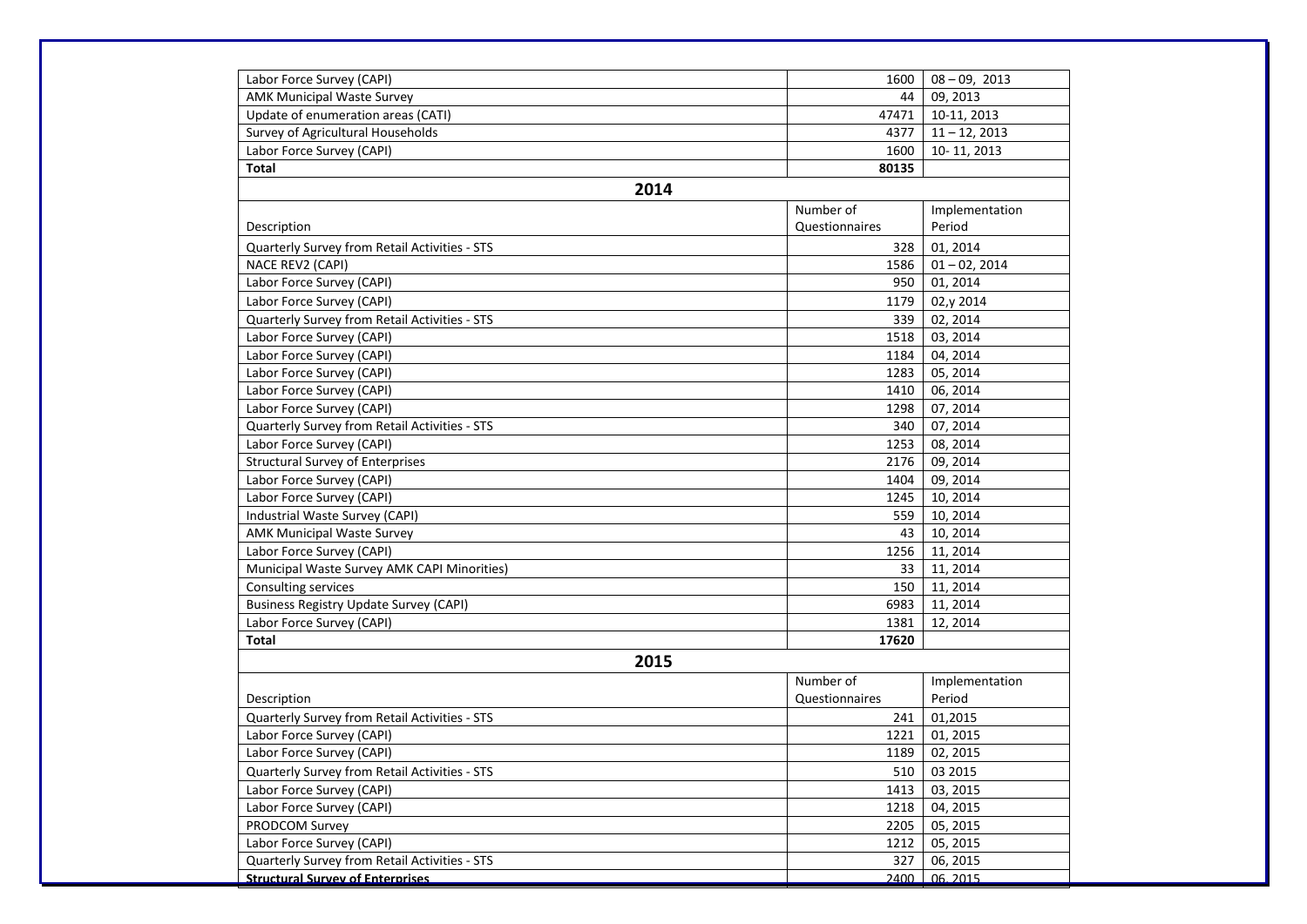| Industrial Waste Survey (CAPI)                                                     | 585                  | 06, 2015            |  |  |
|------------------------------------------------------------------------------------|----------------------|---------------------|--|--|
| Labor Force Survey (CAPI)                                                          | 1387                 | 06, 2015            |  |  |
| Energy Consumption and Energy Efficiency in the Industry Sector                    | 336                  | 06, 2015            |  |  |
| Economic and Technical Feasibility Study for WAQF - Lipjan                         | $\mathbf{1}$         | 07-09, 2015         |  |  |
| Labor Force Survey (CAPI)                                                          | 539                  | 04, 2015            |  |  |
| Quarterly Survey from Retail Activities - STS (CAPI) + application                 | 470                  | 09, 2015            |  |  |
| Sample Energy consumption in the industrial sector INDUSTRY                        | 284                  | 09, 2015            |  |  |
| Labor Force Survey (CAPI)                                                          | 1458                 | 09, 2015            |  |  |
| Waste Waste Survey (CAPI) + application                                            | 90                   | 09, 2015            |  |  |
| Labor Force Survey (CAPI)                                                          | 610                  | 10, 2015            |  |  |
| Labor Force Survey (CAPI)                                                          | 1075                 | 10, 2015            |  |  |
| Supportive Business Environment for women start-ups in North and South Mitrovice/a | $\mathbf{1}$         | 10, 2015            |  |  |
| <b>Business Registry Update Survey (CAPI)</b>                                      | 3637                 | 10, 2015            |  |  |
| Labor Force Survey (CAPI)                                                          | 1139                 | 11, 2015            |  |  |
| Supportive Business Environment for women start-ups in North and South Mitrovice/a | $\mathbf{1}$         | 11, 2015            |  |  |
| Improving the document of the Municipal Development Plan - Podujeva                | $\mathbf{1}$         | 10-11, 2015         |  |  |
| <b>Business Registry Update Survey (CAPI)</b>                                      | 3944                 | 11, 2015            |  |  |
| Quarterly Survey from Retail Activities - STS                                      | 357                  | 11, 2015            |  |  |
| Survey of Agricultural Households                                                  | 2065                 | 11, 2015            |  |  |
| Labor Force Survey (CAPI)                                                          | 1495                 | 11, 2015            |  |  |
| <b>Total</b>                                                                       | 26389                |                     |  |  |
|                                                                                    |                      |                     |  |  |
|                                                                                    |                      |                     |  |  |
| 2016                                                                               |                      |                     |  |  |
|                                                                                    | Number of            | Implementation      |  |  |
| Description                                                                        | Questionnaires       | Period              |  |  |
| Supportive Business Environment for women start-ups in North and South Mitrovice/a | $\mathbf{1}$<br>1099 | 01, 2016            |  |  |
| Labor Force Survey (CAPI)                                                          | 2550                 | 01, 2016            |  |  |
| Survey of Agricultural Households                                                  |                      | 01, 2016            |  |  |
| Quarterly Survey from Retail Activities - STS                                      | 307                  | 02, 2016            |  |  |
| Labor Force Survey (CAPI)                                                          | 1056<br>82           | 02, 2016            |  |  |
| Professional GIS services                                                          | 1549                 | 03, 2016            |  |  |
| Labor Force Survey (CAPI)                                                          | 747                  | 03, 2016            |  |  |
| Survey of Agricultural Households                                                  | 1031                 | 03, 2016            |  |  |
| Labor Force Survey (CAPI)                                                          | 425                  | 04,2016<br>04, 2016 |  |  |
| Survey of Agricultural Households<br>Labor Force Survey (CAPI)                     | 1144                 | 05, 2016            |  |  |
| Quarterly Survey from Retail Activities - STS                                      | 221                  | 06, 2016            |  |  |
| Labor Force Survey (CAPI)                                                          | 1272                 | 06, 2016            |  |  |
| <b>Structural Survey of Enterprises</b>                                            | 2664                 | 07, 2016            |  |  |
| Labor Force Survey (CAPI)                                                          | 895                  | 08, 2016            |  |  |
| Quarterly Survey from Retail Activities - STS                                      | 354                  | 09, 2016            |  |  |
| Labor Force Survey (CAPI)                                                          | 1130                 | 09, 2016            |  |  |
| Waste surveys AMI, AMK & AMT                                                       | 738                  | 10, 2016            |  |  |
| PRODCOM Survey                                                                     | 660                  | 09, 2016            |  |  |
| Labor Force Survey (CAPI)                                                          | 1453                 | 10, 2016            |  |  |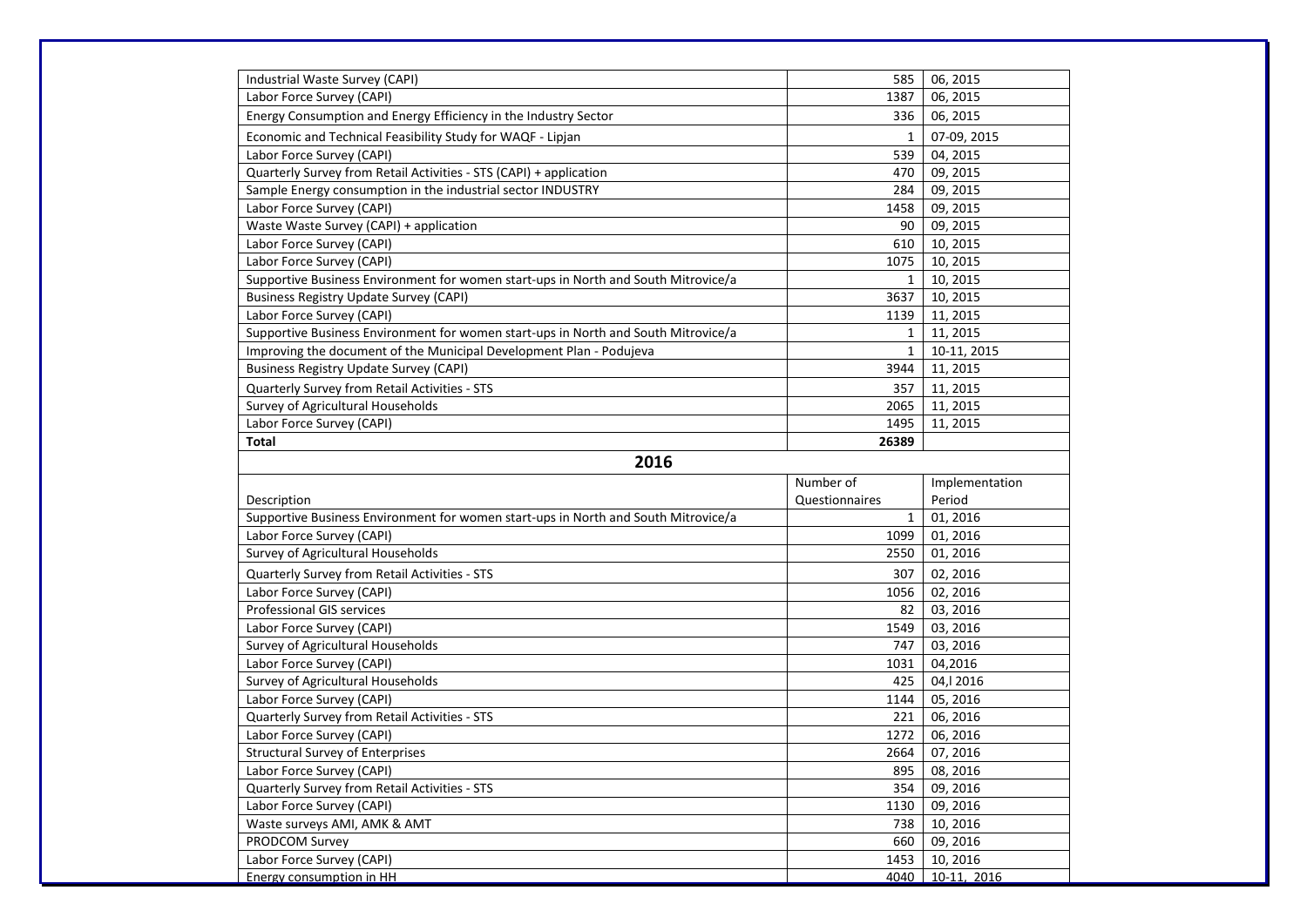| Labor Force Survey (CAPI)                     | 818            | 10, 2016       |
|-----------------------------------------------|----------------|----------------|
| Quarterly Survey from Retail Activities - STS | 351            | 11, 2016       |
| Update the Survey of Business Registry (CAPI) | 6091           | 10-11, 2016    |
| Survey of Agricultural Households             | 4150           | 11, 2016       |
| Labor Force Survey (CAPI)                     | 941            | 11, 2016       |
| Survey of Agricultural Households             | 443            | 12, 2016       |
| Labor Force Survey (CAPI)                     | 1453           | 12, 2016       |
| <b>Total</b>                                  | 34669          |                |
| 2017                                          |                |                |
|                                               | Number of      | Implementation |
| Description                                   | Questionnaires | Period         |
| Labor Force Survey (CAPI)                     | 253            | 01, 2017       |
| Labor Force Survey (CAPI)                     | 857            | 01, 2017       |
| Quarterly Survey from Retail Activities - STS | 351            | 01, 2017       |
| Survey of Agricultural Households             | 108            | 02, 2017       |
| Labor Force Survey (CAPI)                     | 963            | 02, 2017       |
| Update the Survey of Business Registry (CAPI) | 3100           | 03, 2017       |
| Labor Force Survey (CAPI)                     | 1667           | 03, 2017       |
| Labor Force Survey (CAPI)                     | 889            | 04, 2017       |
| Update the Survey of Business Registry (CAPI) | 6169           | 04, 2017       |
| Quarterly Survey from Retail Activities - STS | 391            | 05, 2017       |
| Labor Force Survey (CAPI)                     | 1097           | 05, 2017       |
| <b>Structural Survey of Enterprises</b>       | 1000           | 05-06, 2017    |
| Labor Force Survey (CAPI)                     | 1510           | 06, 2017       |
| <b>Structural Survey of Enterprises</b>       | 1200           | 06, 2017       |
| <b>Structural Survey of Enterprises</b>       | 750            | 07, 2017       |
| Quarterly Survey from Retail Activities - STS | 400            | 07 2017        |
| Q1 Tourism Survey (CAPI) + application        | 800            | 07, 2017       |
| AMI & AMT waste surveys                       | 602            | 07, 2017       |
| Labor Force Survey (CAPI)                     | 787            | 07, 2017       |
| Labor Force Survey (CAPI)                     | 197            | 07 2017        |
| Labor Force Survey (CAPI)                     | 1082           | 08, 2017       |
| PRODCOM survey (CAPI) + application           | 755            | 09, 2017       |
| Q2 Tourism Survey (CAPI) + application        | 732            | 09, 2017       |
| Labor Force Survey (CAPI)                     | 1586           | 09, 2017       |
| Quarterly Survey from Retail Activities - STS | 400            | 10,2017        |
| Labor Force Survey (CAPI)                     | 905            | 10, 2017       |
| Local Units Survey (CAPI) + application       | 2553           | 11, 2017       |
| Survey of Agricultural Households             | 2100           | 11, 2017       |
| Labor Force Survey (CAPI)                     | 969            | 11, 2017       |
| Preparation of geological maps                | 750            | 11, 2017       |
| Survey of Agricultural Households             | 1964           | 12, 2017       |
| Local Units Survey (CAPI)                     | 3688           | 12, 2017       |
| Local Units Survey (CAPI)                     | 752            | 12, 2017       |
| Total                                         | 40217          |                |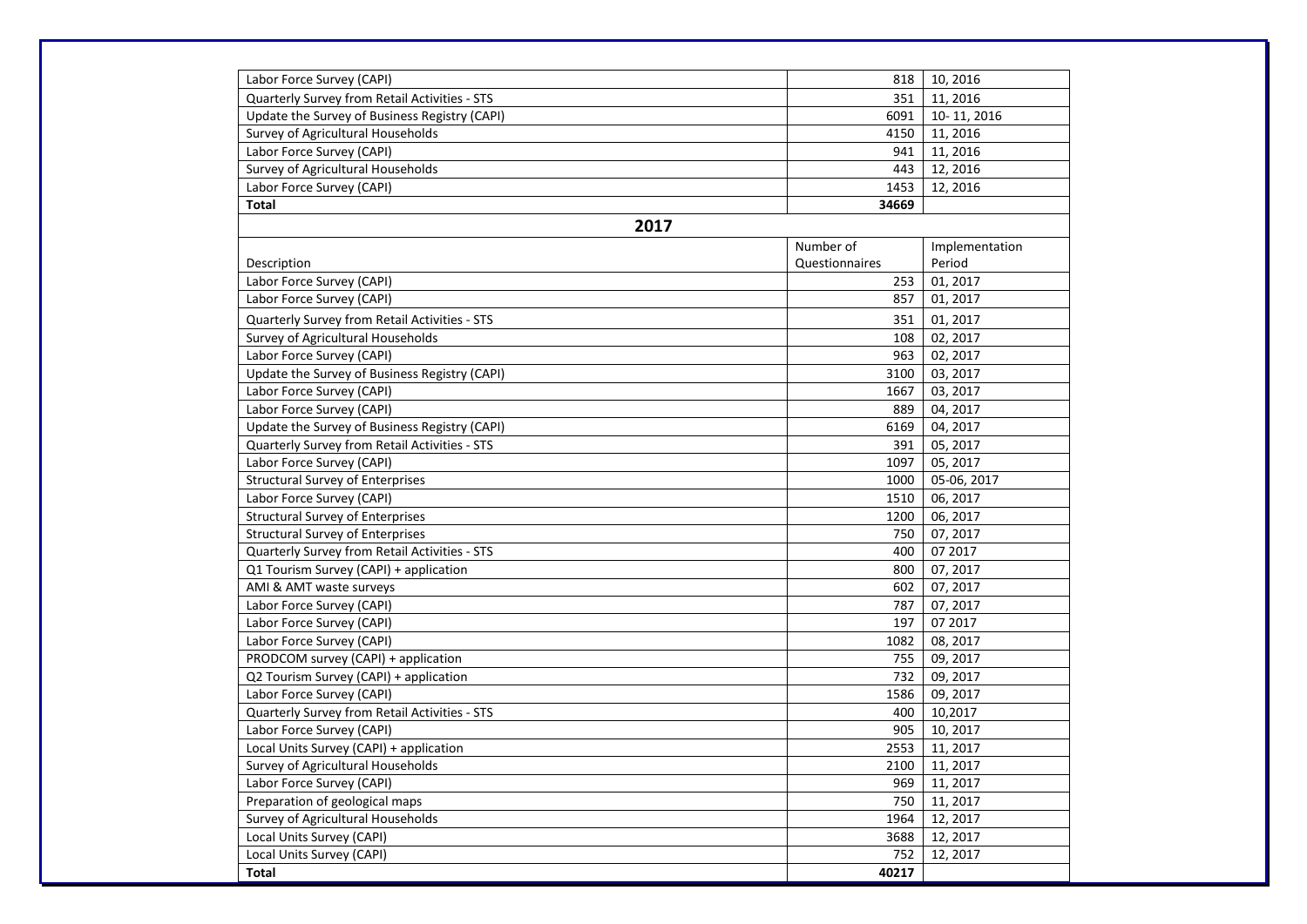| 2018                                          |                |                |
|-----------------------------------------------|----------------|----------------|
|                                               | Number of      | Implementation |
| Description                                   | Questionnaires | Period         |
| Labor Force Survey (CAPI)                     | 255            | 01, 2018       |
| Labor Force Survey (CAPI)                     | 860            | 01, 2018       |
| Quarterly Survey from Retail Activities - STS | 370            | 01, 2018       |
| Survey of Agricultural Households             | 115            | 02, 2018       |
| Labor Force Survey (CAPI)                     | 960            | 02, 2018       |
| update the Survey of Business Registry (CAPI) | 2500           | 03, 2018       |
| Labor Force Survey (CAPI)                     | 1668           | 03, 2018       |
| Labor Force Survey (CAPI)                     | 882            | 04, 2018       |
| update the Survey of Business Registry (CAPI) | 7500           | 04, 2018       |
| Quarterly Survey from Retail Activities - STS | 391            | 05, 2018       |
| Labor Force Survey (CAPI)                     | 1097           | 05 2018        |
| <b>Structural Survey of Enterprises</b>       | 1000           | 05-06, 2018    |
| Labor Force Survey (CAPI)                     | 1510           | 06, 2018       |
| <b>Structural Survey of Enterprises</b>       | 1200           | 06, 2018       |
| <b>Structural Survey of Enterprises</b>       | 750            | 07, 2018       |
| Quarterly Survey from Retail Activities - STS | 400            | 07, 2018       |
| Q1 Tourism Survey (CAPI) + application        | 800            | 07, 2018       |
| Labor Force Survey (CAPI)                     | 787            | 07, 2018       |
| Labor Force Survey (CAPI)                     | 197            | 07, 2018       |
| Total                                         | 23242          |                |